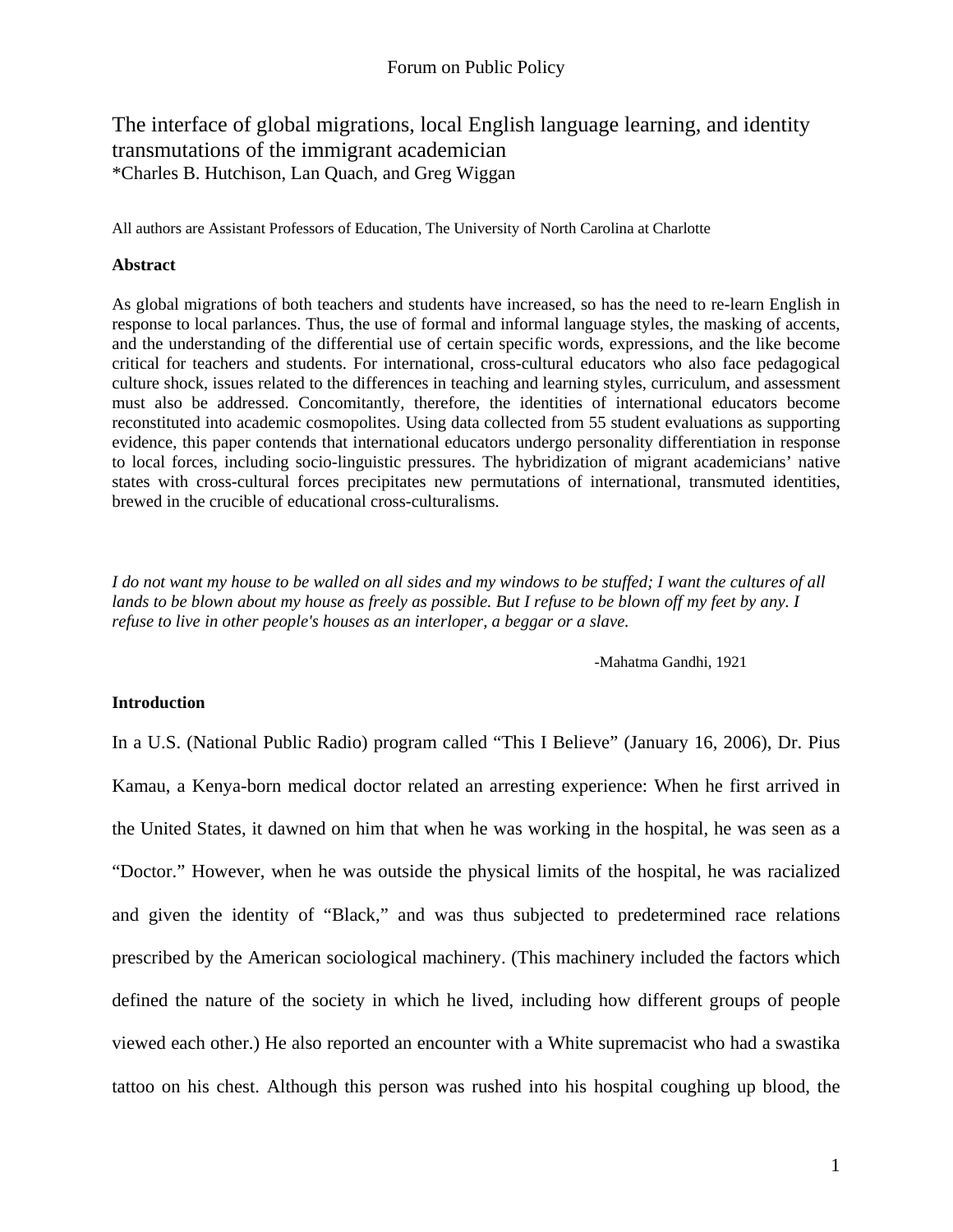<span id="page-1-0"></span>White supremacist refused to be treated by him; a Black doctor. This man would rather have died than to be treated by the "wrong" kind of person. On the other hand, many international people report of the warm welcome they experience as immigrants in the U.S., and how they are viewed in a positive light.

When immigrant educators arrive in the classroom, however, they encounter peculiar problems which are pedagogical in nature.<sup>[1](#page-1-0)</sup> The kinds of experiences noted above bear the beacon for the broad range of issues—including linguistic and identity development—that ultimately define international educators. In this paper, *academic cosmopolite identity* denotes the personality that evolves as the resulting product of psycho-social forces to which the immigrant academic worker is subjected. The confluence of forces that emerge during global migrations are hereby discussed, with an emphasis on how *academic cosmopolite identity* is developed in light of the pressure to conform to the local parlance. Using data collected from 55 student evaluations as supporting evidence, this paper contends that academic immigrants undergo personality differentiation in response to local socio-linguistic forces.

# **Defining the Structural Forces Shaping Academic Cosmopolite-Immigrant Identity Development**

People who engage in any form of international or cross-cultural travel necessarily subject themselves to certain kinds of structural forces. Such forces lie primarily on the axis of the socio-cultural, and define the norms and conventions of a society. According to Bodley, there are several domain-specific aspects of culture, including the topical, historical, behavioral,

1

<sup>&</sup>lt;sup>1</sup>Hutchison, C. B. *Teaching in America: A cross-cultural guide for international teachers and their employers.* (Dordrecht, The Netherlands: Springer, 2005).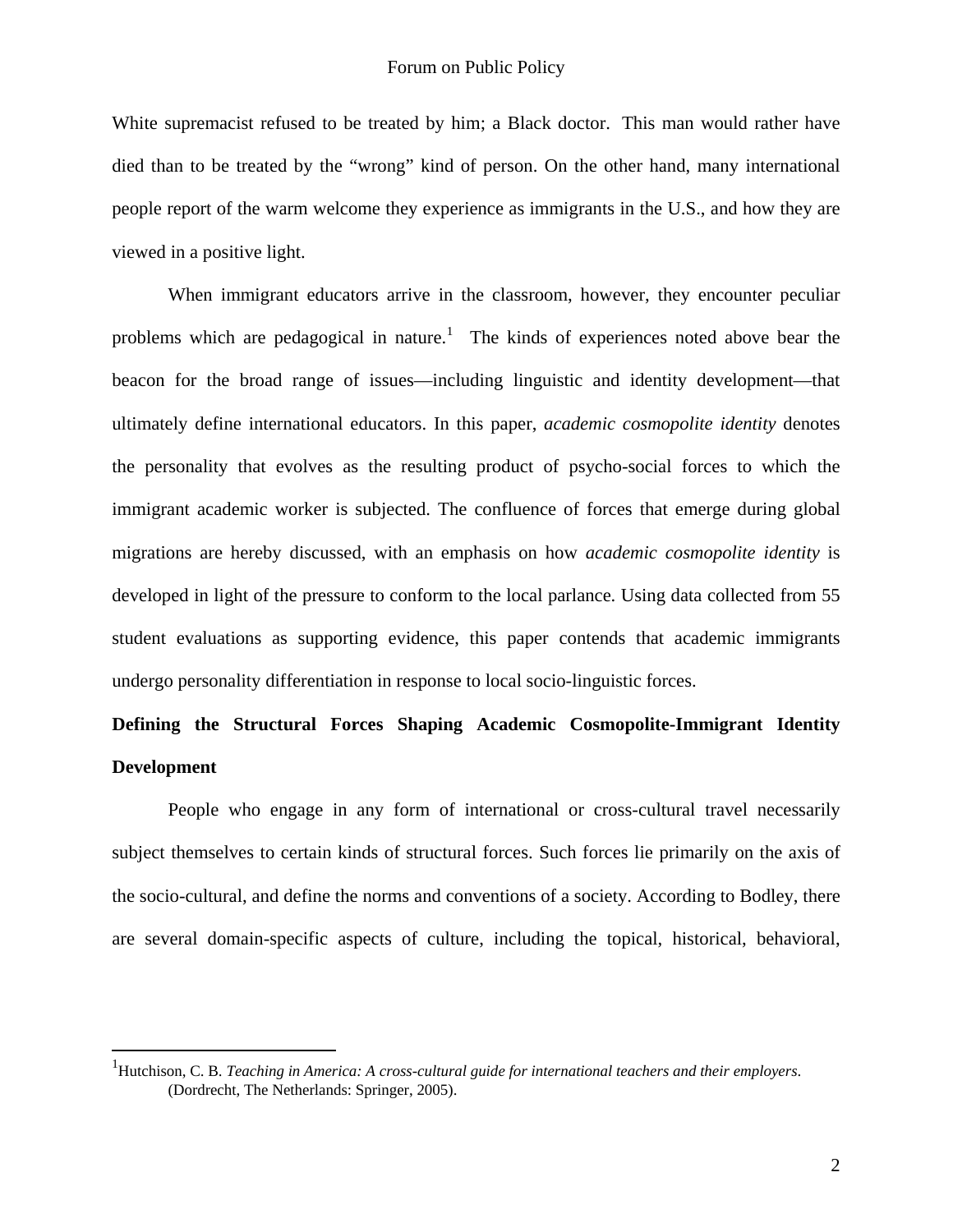normative, functional, mental, structural, and symbolic aspects. These are the unspoken but compelling forces which drive the nature of any society.<sup>[2](#page-2-0)</sup>

For people engaged in longer tours of travel, including students and academic migrants, there is a second tier of organic, structural forces to which they are exposed.<sup>[3](#page-2-1)</sup> This group of travelers (i.e., academic migrants) enter their new assignments only to confront often unexpected differences in their new educational environments.<sup>[4](#page-2-2)</sup> This is not surprising, since teaching is a human enterprise that is influenced by institutional and cultural frameworks.<sup>[5](#page-2-3)</sup> Related issues may include differences in teaching and learning styles, curricula, assessment, and available resources.<sup>[6](#page-2-4)</sup> In sum, academic migrants are likely to face a pedagogical culture shock from which they need to recover and reconstitute themselves.

## *The identity development process*

 One of the most powerful influences to which academic migrants become exposed is how they are defined or perceived by the local macro-culture. For example, instructors from hierarchical societies would behave differently towards their students than ones where students are viewed as social equals.<sup>[7](#page-2-5)</sup> To this local definition or perception of them, they do respond consciously or unconsciously. By this response, they would have undergone the process of identity development, in an evolutionary sense. Cross, Parham, and Helms observe that identity

<span id="page-2-0"></span> $2^{2}$  Bodley, J. H. Cultural anthropology: Tribes, states, and the global system. (Mountain View, CA: Mayfield Publishing Company, 1997). 3

<span id="page-2-1"></span>Fortuijn, J. D. (2002). Internationalizing learning and teaching: A European experience. *Journal of Geography*, 26: 3, 263-273. 4 Aikenhead, G. S., & Jegede, O. J. (1999). Cross-cultural science education: A cognitive.

<span id="page-2-2"></span>explanation of a cultural phenomenon. *Journal of Research in Science Teaching, 36(3),* 269-287.

<span id="page-2-3"></span><sup>5</sup> Lemke, J.L. (2001). Articulating communities: Socio-cultural perspectives on science education. *Journal of Research in Science Teaching, 38(3), 296-316.* 

<span id="page-2-5"></span><span id="page-2-4"></span><sup>&</sup>lt;sup>6</sup> Hutchison 2005

 $^7$  ibid.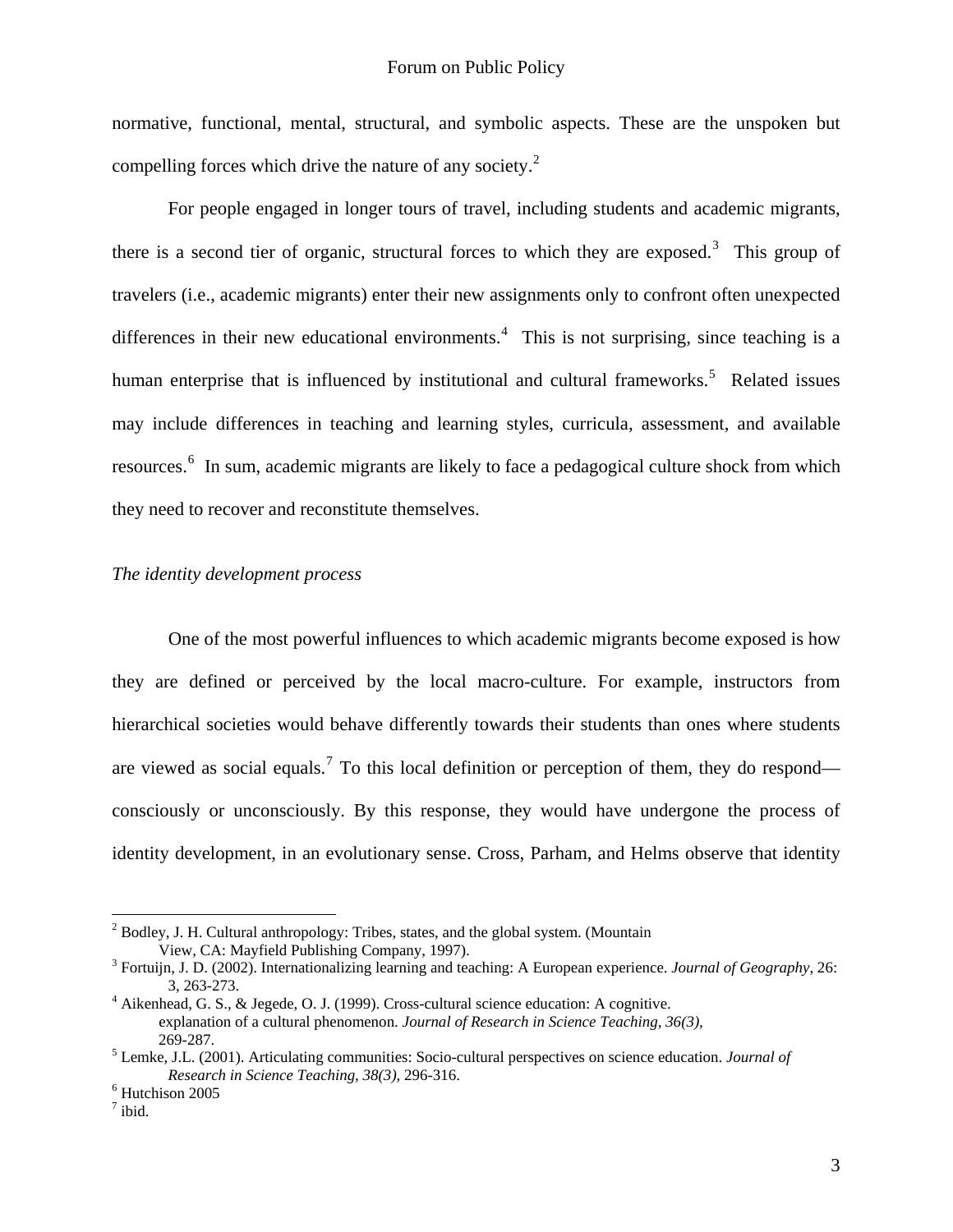development occurs when minority individuals encounter the majority culture to which they feel subordinated.<sup>[8](#page-3-0)</sup> Although members of the majority culture may sometimes arrive at the consciousness of their majority position, they have the prerogative to confront this consciousness or avoid it if they are not comfortable with the process. <sup>[9](#page-3-1)</sup> However, the onus rests on minority individuals (in this case, the academic cosmopolite) to undergo the necessary adaptation process to suit the new educational environment.<sup>[10](#page-3-2)</sup>

The nigrescence model of  $Cross<sup>11</sup>$  $Cross<sup>11</sup>$  $Cross<sup>11</sup>$  and Hardiman's<sup>[12](#page-3-4)</sup> model of social identity development model will be used as the basis of this argument. The theory of nigresence was created to explain the identity development of African Americans as a cultural-racial minority in the U.S. Specifically, Cross' model involves five separate stages which are: pre-encounter, encounter, immersion-emersion, internalization, and internalization-commitment. A person in the pre-encounter (Hardiman's naivete) stage has not begun the identity development process, since they have not yet been exposed to the external defining agents. They therefore exist in an unexamined identity state. Having traveled to become a minority in a cross-cultural context, individuals may arrive at Cross' encounter (Hardiman's passive and active acceptance) stage, whereby the academic cosmopolite realizes socio-cultural differences and their minority status. U.S. born minority groups have natural rights of abode and other socio-emotional buffers, such as the support of close relatives. Therefore, they have the resources to move into the next stage

<span id="page-3-0"></span><sup>&</sup>lt;sup>8</sup> Cross, W. E., Jr. (1978). The Thomas and Cross models of psychological nigrescence: A review. Journal of Black Psychology, 5(1), 13-19.

<span id="page-3-1"></span><sup>&</sup>lt;sup>9</sup> Helms, J.E. (1984) Toward a theoretical explanation of the effects of race on counseling: A African American and White model. The Counseling Psychologist, 12(4), 153-163.<br><sup>10</sup> Hutchison 2005

<span id="page-3-2"></span>

<span id="page-3-3"></span><sup>&</sup>lt;sup>11</sup> Cross 1978

<span id="page-3-4"></span> $12$  Hardiman, R. (1982). White identity development: A process oriented model for describing the racial consciousness of White Americans. (Doctoral Dissertation, University of Massachusetts). Dissertation Abstracts International, 43(01-A), 104.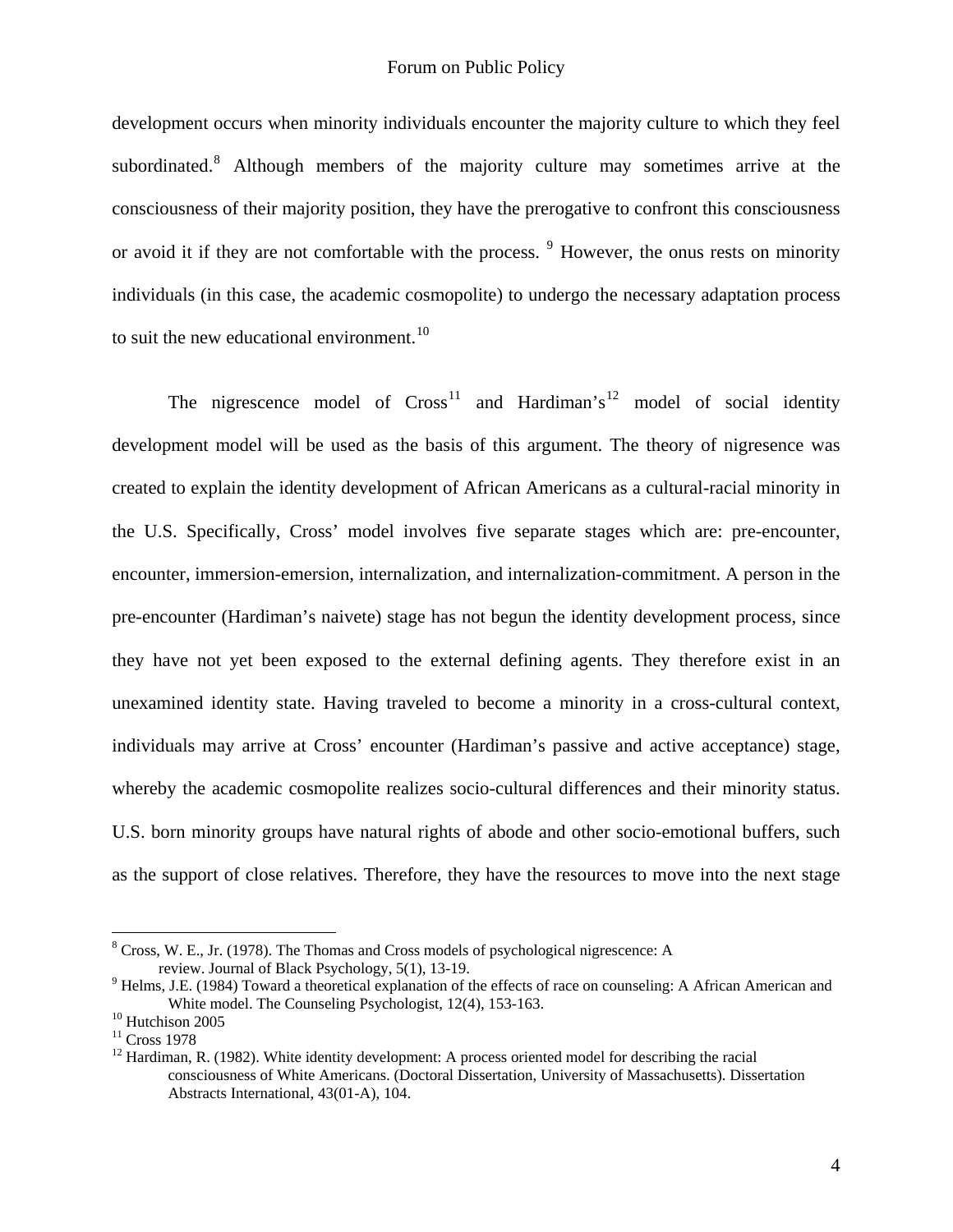and may be characterized by Cross *resistance* aspects of the encounter stage (Hardiman's passive and active resistance stages). However, being *voluntary migrants*, academic cosmopolites necessarily conform to the local pressures with less resistance and friction. Thus, they are likely to skip the immersion-emersion stage, and arrive at the internalization and internalizationcommitment stages (Hardiman's redefinition and internalization stages respectively); the stages of mutual acceptance of both the defining culture and self-definition. In this connection, Watson explains that African students in the United States go through similar identity formation processes, although they do not experience the immersion-emersion stage.<sup>[13](#page-4-0)</sup>

#### *Definition through communication*

<u>.</u>

It is vital to note that socio-linguistic forces (that is, need to re-learn English in response to the local parlance) pose as issues for this population.<sup>[14](#page-4-1)</sup> This includes the need for crosscultural academic workers to conform to the local language conventions, including formal and informal language styles (i.e. verbal and non-verbal communication), accents, understand the differential use of certain specific words, expressions, technical language, and the social function of language. Ming Fan He illustrates this new academic cultural plunge as a situation whereby the international traveler may initially negotiate new experiences, become influenced by the new culture, and ultimately assume a new cross-cultural identity.<sup>[15](#page-4-2)</sup>

<span id="page-4-0"></span><sup>13</sup> Watson, M. A. (n.d.) *Africans to America: The Unfolding of Identity*. Retrieved November 24, 2005, from [www.africamigration.com/articles/watson.html](https://unccmail.uncc.edu/exchweb/bin/redir.asp?URL=http://www.africamigration.com/articles/watson.html).

<span id="page-4-1"></span> $14$  Hall, E.T. and Hall, M. 1984. Hidden differences: How to communicate with the Germans. In Kuhn E. 1996. Cross-cultural stumbling block for international teachers*. College Teaching* 44(3): 96-100; Hutchison, C. B., Butler, M. B., and Fuller, S. (in press). Pedagogical communication issues arising for four expatriate science teachers in American schools. *Electronic Journal of Science Education;* Kuhn, E.D. 1996. Cross cultural stumbling block for international teachers. *College Teaching* 44(3): 96-100.<br><sup>15</sup> He, M. F. 2000. A narrative of inquiry of cross-cultural lives: lives in Canada. In He, M. F. 2002. A narrative

<span id="page-4-2"></span>inquiry of cross-cultural lives: Lives in the North American academy. *Journal of Curriculum Studies 34*(5): 513-533.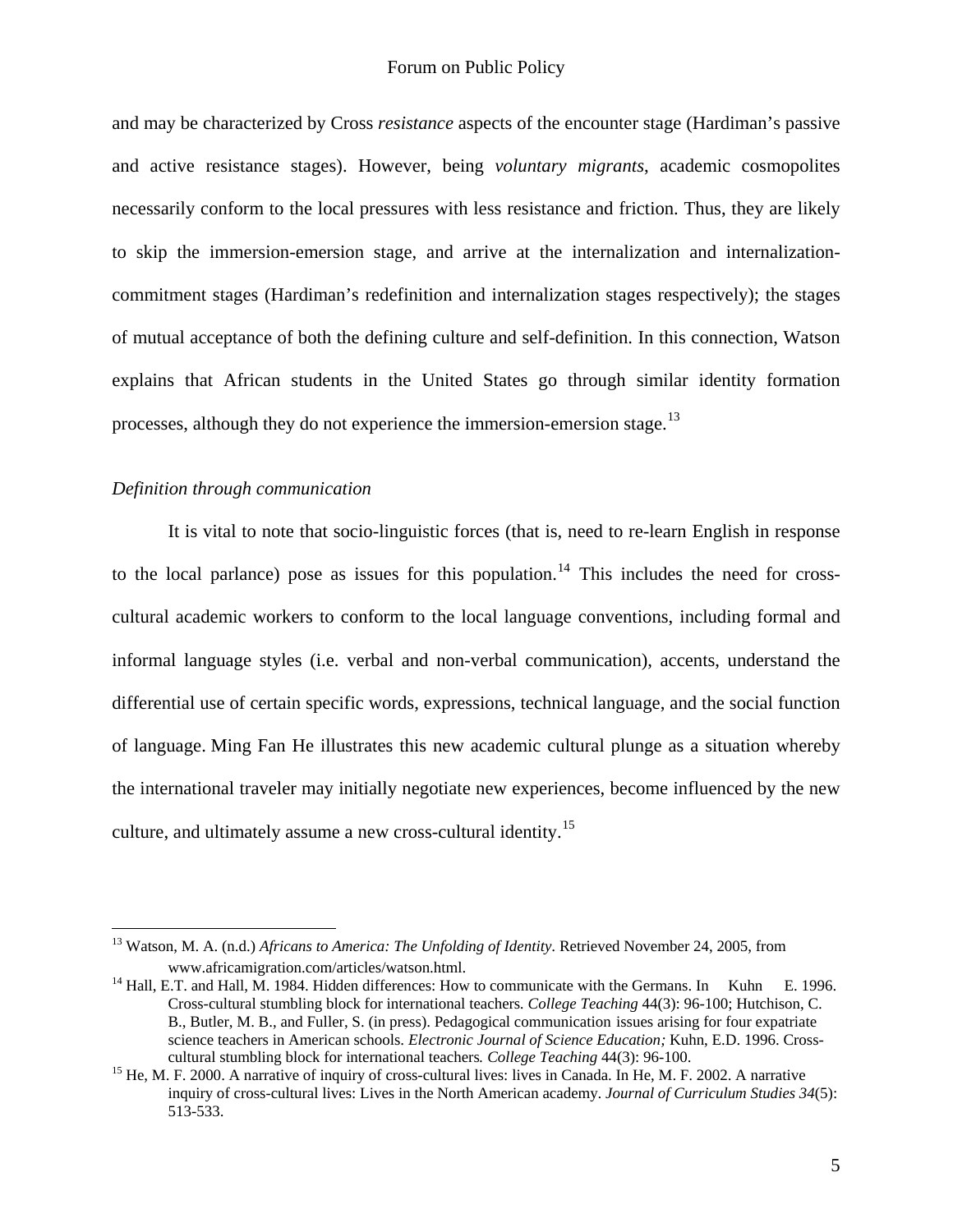From a social-constructivist (and situated cognition) standpoints, teachers in cross-cultural settings may experience changes in their linguistic worldviews in several ways.<sup>[16](#page-5-0)</sup> First, in the school setting, their discourse and dialogue become exposed to local, conforming pressures owing to the new input from teacher-colleagues, students, and parents. These new linguistic forces may alert them to new linguistic conventions and, consequently, an expansion of their linguistic-cognitive structures. Second, they are exposed to new linguistic ideas and even traditional beliefs or other kinds of information that may contradict their native beliefs and cause them to consciously examine and restructure those beliefs, where necessary. Finally, migrants' communication with local people may force them to articulate their ideas differently in the pursuit of clarity during communication. In so doing, they would have experienced the process of assuming new linguistic identities; a parallel to the process of identity development.

Therefore, international, cross-cultural academicians necessarily present their indigenous identities to be partially eclipsed by the local forces described above. For this reason, they are inadvertently engaged in the process of academic cosmopolite-immigrant identity development.

## *The pressure to define and to be defined—by language*

Immanuel Wallerstein contends that to pose the question, "What are you?" is to open the Pandora's box.<sup>[17](#page-5-1)</sup> He illustrates thus:

The setting is South Africa. The South African government has by law proclaimed the existence of four groups of "peoples," each with a name…. Somewhere in the 1960s or perhaps 1970s—it is not clear when—the ANC slipped into using the term "African" for all those who were not "Europeans" and thus included under the one label what the

<span id="page-5-0"></span><sup>16</sup> Good, T. L. and Brophy, J. E. 2003. *Looking in classrooms*, 9th Ed. Boston: Allyn & Bacon.

<span id="page-5-1"></span><sup>&</sup>lt;sup>17</sup> Wallerstein, I. 2000. *The Essential Wallerstein*. New York: The Free Press.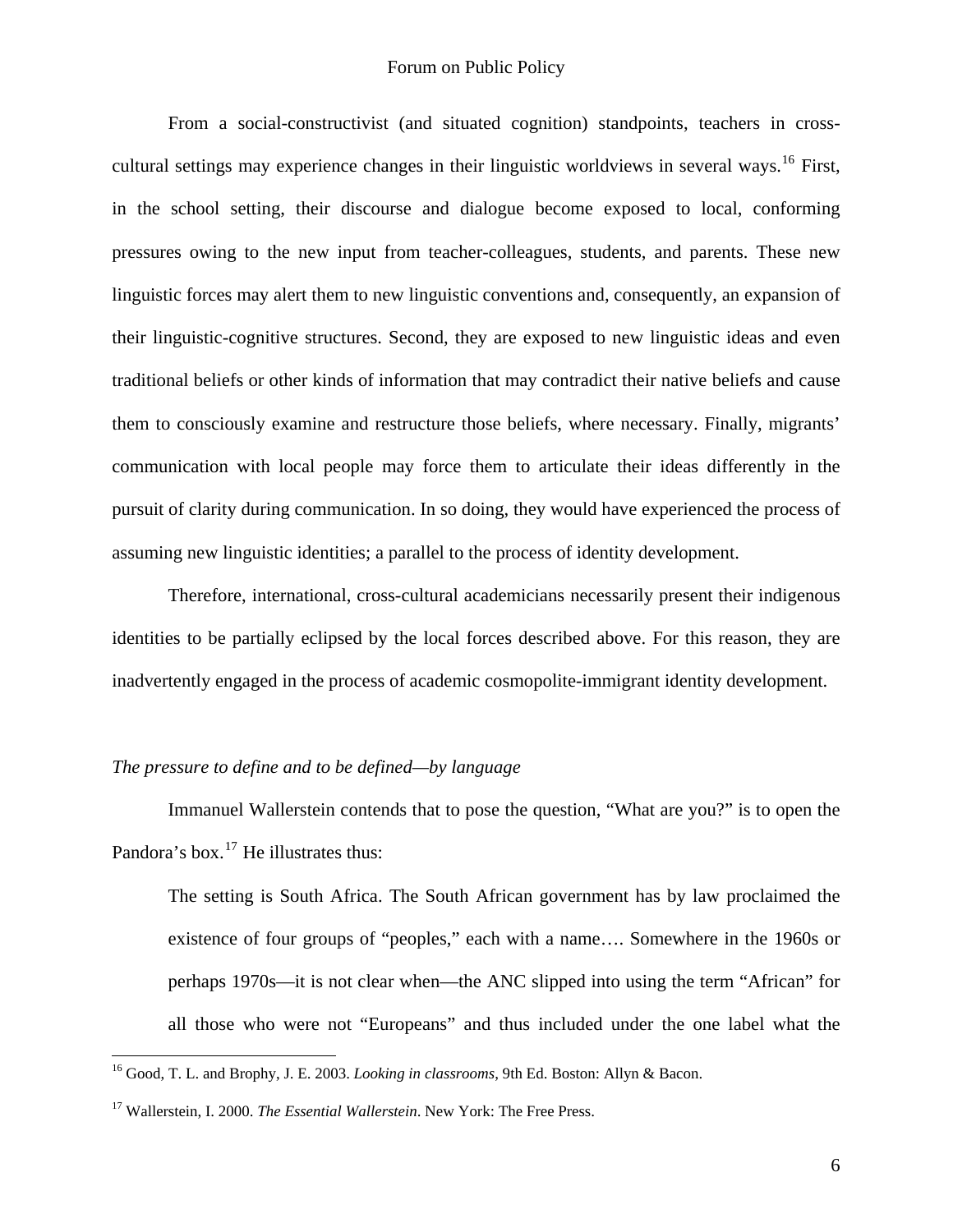government called Bantus, Coloureds, and Indians. Some others—it is not clear who made a similar decision but designated this group as "non-Whites" as opposed to "Whites." In any case, the consequence was to reduce a four-fold classification into a dichotomy.[18](#page-6-0)

After living in the United States for seven years, I (Hutchison, one of the authors) decided to return to Ghana (where I was born and abode for 28 years), for a visit. At the airport, one of the workers inquired if I was an African American. This got me thinking, since back in the U.S., I am never mistaken for a U.S.-born native, owing to (what I thought was) my "unmistakable" African accent and parlance. It is interesting and important to note that when in the U.S., I am first of all, "Black" until I speak. When I speak, I become "African." This connotes that the notion of linguistics is inherently tied with locational-cultural identity. The subsequent question then becomes: What kind of African are you?—since, as a cross-cultural teacher in the U.S. for 13 years, one of the questions to almost certainly expect of students during the first day of class (if given the opportunity) is, "What part of Africa do you come from?" For academic migrants, therefore, there is a potential slipperiness of designation that becomes a part of their self-identity landscape that has to be navigated. Their shifting locational-linguistic identities can usher them into a linguistic "homelessness," whereby they can become strangers both in their native lands and their new lands. To me, the airport inquiry above by a Ghanaian as to who I was by dint of my acquired accent crystallized my linguistic homelessness: I had arrived at a social location whereby I spoke with an enigmatic accent to people both in my own native

<u>.</u>

<span id="page-6-0"></span><sup>18</sup> Wallerstein 2000, 293-294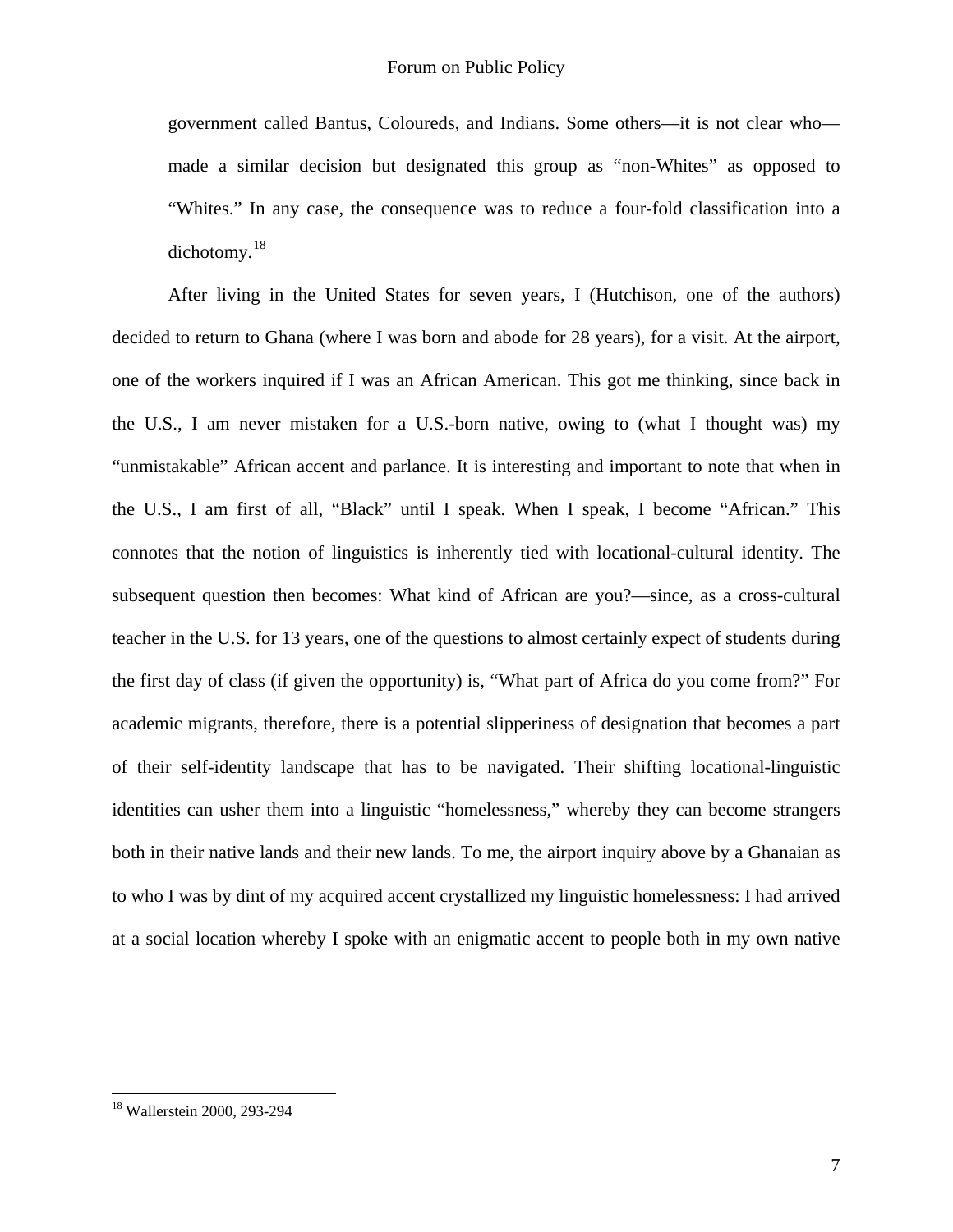land and my adopted country. In commenting on the cross-cultural experiences of ESL students, Roth and Harama $19$  observed that,

[C]hange in language entails a change in the way we experience ourselves, and in the way we relate to others. Learning a new language and living in a new culture changes how we relate to the Other and to the world; learning a new language, therefore, changes who we are, how we experience ourselves, and, therefore, our Selves.<sup>[20](#page-7-1)</sup>

Like ESL students, academic cosmopolites' need to engage with the *Other* and the consequent products of such relationships precipitate a transmutation of the immigrant academician's identity. In a Wallersteinian sense, these teachers are migrating from the periphery and semiperiphery to the core. $^{21}$  $^{21}$  $^{21}$ 

#### *The duality of being and its precarious meaning*

From the personal, airport narrative above, one may contend that, *to speak* is *to become.*  It is hereby argued that the locus of *the process of becoming* occurs in Anderson's<sup>[22](#page-7-3)</sup> "socialimaginary"—a discursive space whereby one becomes reconstructed via the imaginational mechanisms of his or her observers.<sup>[23](#page-7-4)</sup> Such imaginations are mediated by the history and crosscultural knowledge base of the local environment, given the notion of "societal mind" or traditions.<sup>[24](#page-7-5)</sup> These include how certain groups of people are viewed historically, and thus,

<span id="page-7-0"></span><sup>19</sup> Roth, W.-M. and Harama, H. 2000. English as second language: Tribulations of self. *Journal of Curriculum Studies* 32(6): 757-775. 20 Roth and Harama 2000, 758

<span id="page-7-2"></span><span id="page-7-1"></span><sup>21</sup> Wallerstein 2000

<span id="page-7-3"></span><sup>&</sup>lt;sup>22</sup> Anderson, B. 1983. Imagined communities; Reflections on the origin and spread of nationalism. In Ibrahim, A. K. M. 1999. Becoming black: Rap and hip-hop, race, gender, identity, and the politics of ESL. *TESOL Quarterly* 33(3): 349-369.<br><sup>23</sup> Ibrahim,1999. Becoming black.

<span id="page-7-4"></span>

<span id="page-7-5"></span> $24$  Bodley 1997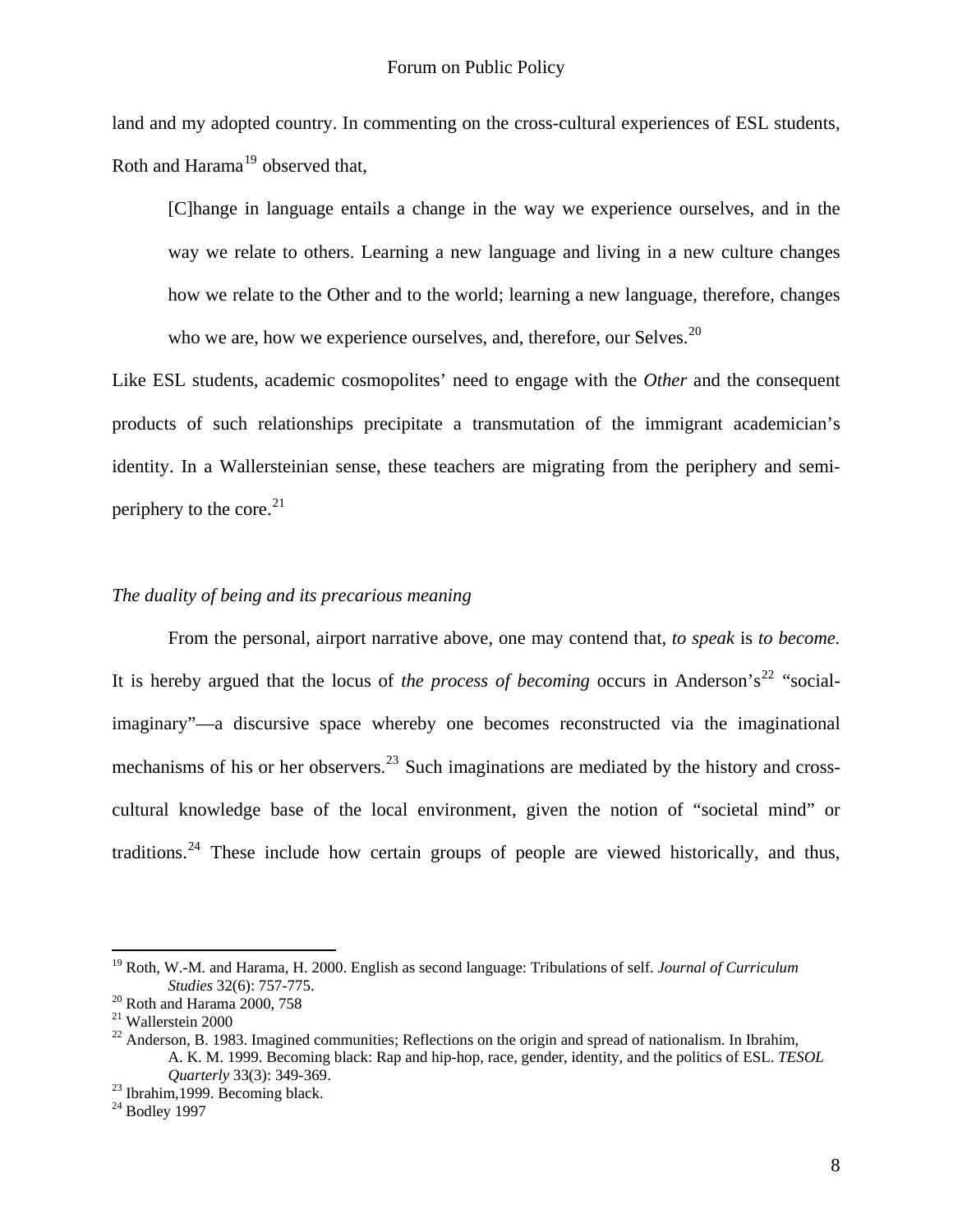through *symbolic interactionism*, may determine the kinds of relationships that occur among cross-cultural groups, in the tradition of Schultz's phenomenology.<sup>[25](#page-8-0)</sup>

Contingent on the above propositions, therefore, the academic immigrant is laden with the burden of cogitating the questions: Who do people think that I am? Who do I think that they think that I am? Who do I think that I am? Who really am  $12^{26}$  $12^{26}$  $12^{26}$  These kinds of questions are vital for several reasons:

a) They help to determine the products of self-definition, self concept, the ideal self, and therefore self-esteem. $27$ 

b) To be labeled as a minority (especially Black) in the U.S. carries its own psychological burden, since one's identity may be juxtaposed against that of the majority identity, with tangible consequences.[28](#page-8-3)

c) The very idea of one being a duality (an immigrant-American) mitigates the value of one's citizenship: It connotes a dilution of the purity of being a "full citizen."

d) To be labeled as "African" carries a duplicitous connotation. On the one hand, being African may carry an acceptance that may even go beyond that offered to native African-Americans. This is because of inherent prejudice against Blacks in America.<sup>[29](#page-8-4)</sup> On the other hand, being immigrant-African could sometimes be rather precarious. This is so because of the strong influence of the media. There have been several very popular movies such as Mandela, Hotel

<span id="page-8-0"></span><sup>&</sup>lt;sup>25</sup> Schutz, Alfred. 1967. *The Phenomenology of the Social World*. Translated by George Walsh and Frederick Lehnert. Evanston, Illinois: Northwestern University Press.

<span id="page-8-1"></span><sup>&</sup>lt;sup>26</sup> Cooley, Charles Horton. *Human Nature and the Social Order* (Revised edition). New York: Charles Scribner's Sons (1922). Retrieved from

http://spartan.ac.brocku.ca/~lward/Cooley/Cooley\_1902/Cooley\_1902toc.html.; Rice, F.P. and Dolgin, G.D. 2005. *The adolescent: Development, relationships, and culture*. 11<sup>th</sup> Ed. Boston: Pearson Education, Inc.

<span id="page-8-2"></span> $27$  Ibid.

<span id="page-8-3"></span><sup>28</sup> Ibrahim 1999; Kunjufu, J. 1984*. Developing positive self-images & discipline in black children*. Chicago: African American Images.

<span id="page-8-4"></span> $29$  Kunjufu 1984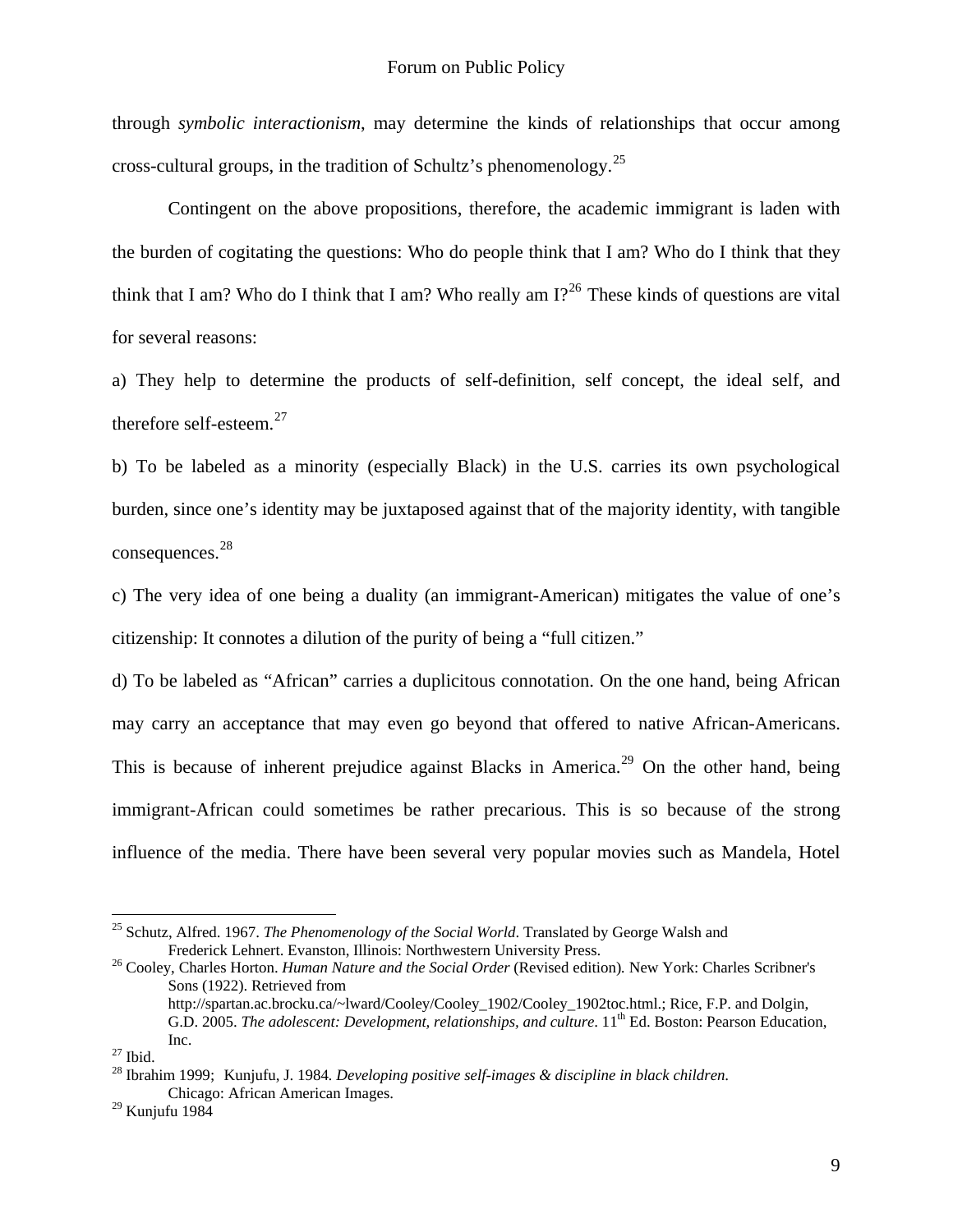Rwanda, and Tarzan (just to mention a few), and National Geographic episodes of African landscapes (capturing Safari scenery, including tantalizing flora and fauna).

 Based on the above, the psychological faces of native-born Africans in the U.S. may therefore be approximately categorized into the Kenyan Safari, the Ethiopian famished, the South African (Mandelan) freedom fighter, or simply a resurrection from the movie Tarzan. These are simply so because of the perennial media coverage that inadvertently serves as psychoemotional fuel for stereotypical framing, as opposed to serving as ambrosia for feeding the intellect. These media images have been burned into the psyche of many consumers, creating lasting and unintended, but erroneous images of Blacks at large. Concomitant to the above, in a majority-Black school, Traoré 2002 found an evident hierarchy of blackness, whereby Carribean-Americans were assigned to a higher social position than African immigrant students. Consequently, many African students spoke with a Jamaican accent.<sup>[30](#page-9-0)</sup> This pathological view of Blacks, however, is not a surprise, since it is a part of the legacy of slavery and forgotten history. Ironically, however, Herodotus, the Greek historian, and several historians of antiquity wrote that ancestral Black Africans were the originators of the oldest known advanced civilizations. Herodotus also demonstrated that "Greece borrowed from Egypt [a colony of the then Sudan/"Aethiopa"] all the elements of her civilization, even the cult of the gods…." (As cited in Diop, 1974, p. 4).<sup>[31](#page-9-1)</sup> By extrapolation, and ironically therefore, the forgotten but true basis of Western civilization is Black African, according to Greece's Herodotus. This fact is not only in oblivion to the larger global society, but also to many Blacks in America, who therefore do not view themselves with the pride and abilities that appertain therewith.

<span id="page-9-0"></span><sup>&</sup>lt;sup>30</sup> Traoré, Rosemary L. 2002. *Implementing Afrocentricity: African students in an urban high school in America. Unpublished doctoral dissertation, Temple University, Philadelphia.* 

<span id="page-9-1"></span><sup>&</sup>lt;sup>31</sup> Herodotus. *History, Book II*. Cited in Cheikh Anta Diop (1974). *The African Origin of Civilization: Myth or Reality.* Brooklyn: Lawrence Hill Books.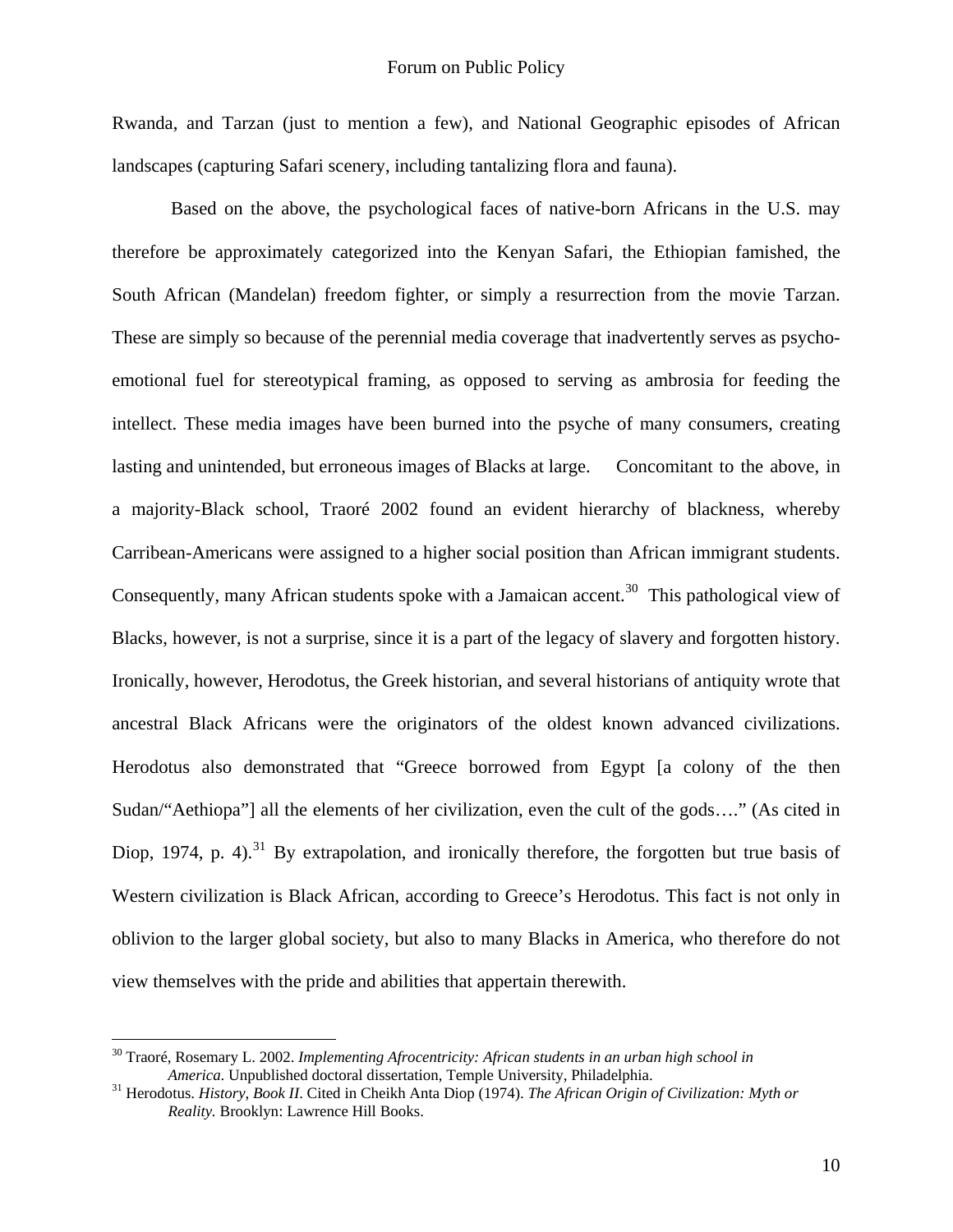In a psycho-logico-hierarchical sense, it may be contended that when a group of people has been psycho-socially placed in a location of need—whereby even children are sympathetically compelled to empty their "piggy banks" in order to help the likes of them, this group's psychological estate or placement would thus been lowered to the position of the "recipient" as opposed to the "donor." The defined recipient would then be easier psychologically viewed as a group in need of benefaction of different forms, including the linguistic. For this reason, no matter what one's level of command of English is, it may potentially be less valued, especially when there are differentiating factors such as spelling, differences in the meaning of words and idioms, and accent, etc. $32$ 

#### *Accent as a communicational structural force*

Speaking with an accent can influence a listener's impressions about a speaker.<sup>[33](#page-10-1)</sup> Nonstandard accents are often thought of less favorably than what is considered "standard" accents. This may easily be illustrated by the fact that the "Queen's English," for example, or the British accent is deemed more admissible and even viewed as being superior to Indian or African accent. Even when both accents are articulated with correct grammatical content, it is not likely to ask one speaking a "more admissible" English to change his or her accent, but the converse is likely.

In many parts of the world, certain regional accents lend positive or negative traits to their speakers. For example, in the U.S., the Midwestern accent is considered standard (or nonaccented). In Ghana, West Africa, the Fanti language spoken in the Cape Coast area is favored over that in the surrounding areas, and in England, the "standard" British English is favored over

<span id="page-10-0"></span><sup>&</sup>lt;sup>32</sup> Hutchison 2005

<span id="page-10-1"></span><sup>33</sup> Giles, H., and Powesland, P.F. 1975. *Speech evaluation and social evaluation*. London: Academic Press.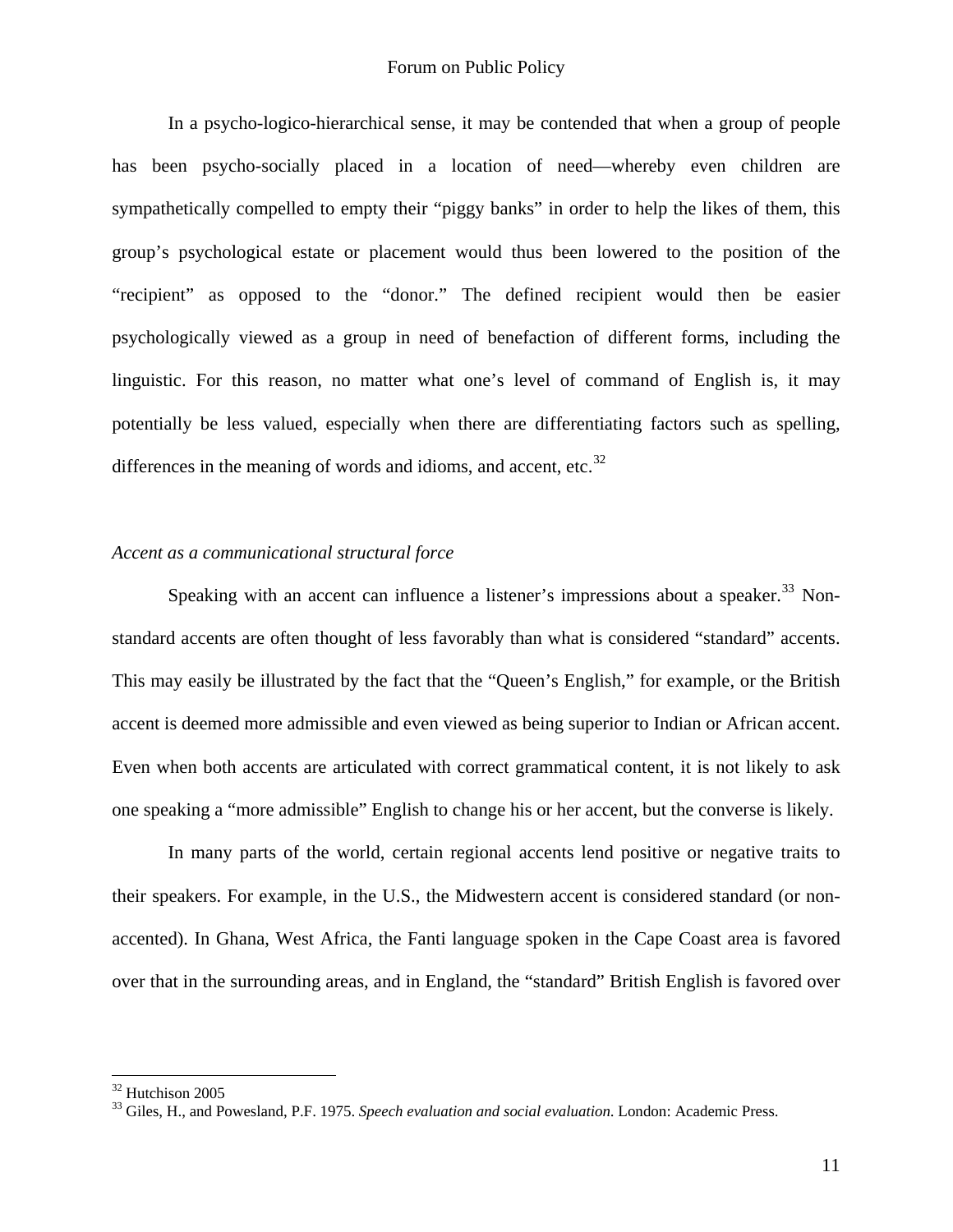the "non-standard" Birmingham British English.<sup>[34](#page-11-0)</sup> In a research study, the way in which various Irish regional accents affected students' impressions of a man reading a passage on Irish history was investigated.<sup>[35](#page-11-1)</sup> The matched-guise technique was used to record five stimuli accents. Students were asked to rate five recorded stimuli accents that had been modified using the matched-guise technique. Each accent was rated for nine qualities, including intelligence, ambition, and friendliness. It was found that regional accent indeed had a significant effect on all traits. The Donegal accent was rated most positively, and the Dublin accent rated least positively.

Given that some accents may attract prejudice against the speakers, the phenomenon of accent reduction or change is evident in several areas of the U.S., especially in the broadcasting professions where the "standard mid-western" accent is deemed the "broadcaster's quality," but southern accents are less favored, and negatively captioned as "having a southern drawl." In 1993, one of the authors was advised to attend an "accent reduction program," in a well-known university in the south-eastern U.S. The purpose was to reduce his foreign accent in order to better reach his students. Interestingly, however, many American professionals were in attendance of this program, trying to "reduce and polish" their own accents in order to be more presentable for their current competitive jobs.

Dixon, Mahoney, and Cocks studied the negative consequences of accent prejudice. In this study, the participants were presented with an audiotape of a criminal investigation in which a person was being interrogated by the police. The race, crime-type (blue- or white-collar), and accent of the accused person were manipulated by the researchers, using the matched-guise technique. They found that the attributions of crime (i.e., the likelihood of being found guilty on

<span id="page-11-0"></span><sup>34</sup> Cocks, R. 2002. Accents of guilt? Effects of regional accent, race, and crime type on attributions of guilt. *Journal of Language and Social Psychology* 21*:* 162-168. (Also retrievable [October 12, 2006] from

<span id="page-11-1"></span>http://www.psych.lancs.ac.uk/people/uploads/JohnDixon20040416T131109.pdf. 35 Edwards, J.R. 1977. Students' reactions to Irish regional accents. *Language & Speech* 20*:* 280- 286.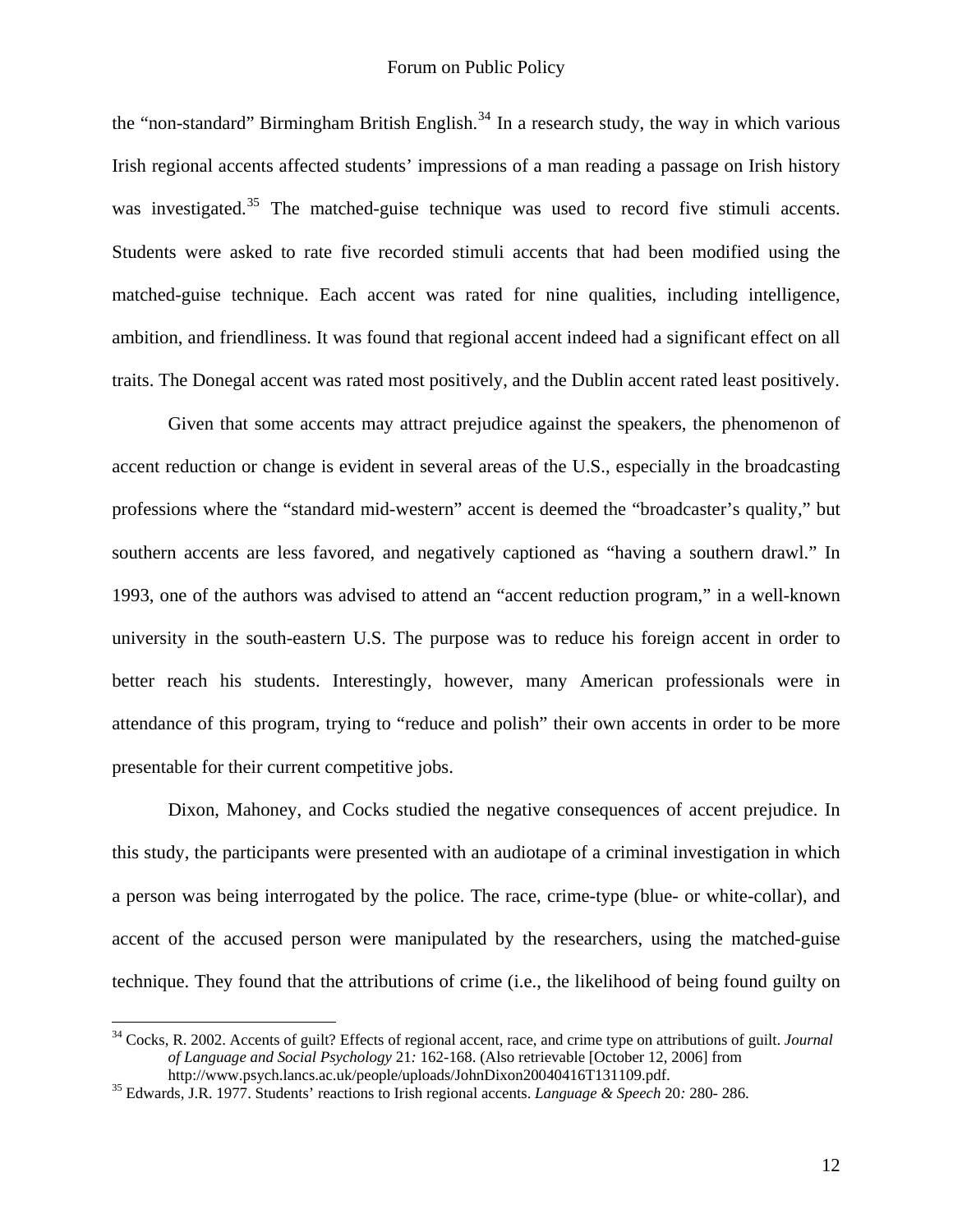a 7-point bipolar scale of *innocent* to *guilty*) increased as a function of non-standard English (Birmingham) accent, minority race (black suspect), and blue-collar job. This inadvertent criminalization of accent by the participants is reminiscent of criminalization of race in the U.S. (cf. Elizabeth Loftus' works such as, *[Our changeable memories: legal and practical](https://unccmail.uncc.edu/exchweb/bin/redir.asp?URL=http://faculty.washington.edu/eloftus/Articles/2003Nature.pdf)  [implications](https://unccmail.uncc.edu/exchweb/bin/redir.asp?URL=http://faculty.washington.edu/eloftus/Articles/2003Nature.pdf).)*

 In summary, accent evaluation is a compelling issue with tangible consequences. It is therefore a significant structural force in the educational environment. For academic cosmopolites, one of the strongest forces which elicit socio-linguistic redevelopment is the students of the academic cosmopolites. In the next few sections, the linguistic issues (with an emphasis on accent) faced by an academic cosmopolite is discussed as viewed by his own students.

#### *A case in point: An immigrant professor and his external evaluators*

Global travelers may be privy to cross-cultural issues on two levels. For some, crosscultural issues are just transient, since they may be mere tourists. For this group, the challenges of bilingualism are short-lived. For the second group; those who are immigrants on long-term basis, this is a long-term challenge which deserves an intellectual investment. For this second group, although bilingualism could be viewed as an academic strength, the linguistic differentials may emerge as a pedagogical issue of interest. The following sections describe 55 student evaluations of an immigrant professor's course and include analyses of these ratings. This data illuminates how his students (external assessors) viewed him—both as a person, and a bilingual speaker of English, and how these perceptions may have contributed to the identity development of this immigrant academic cosmopolite.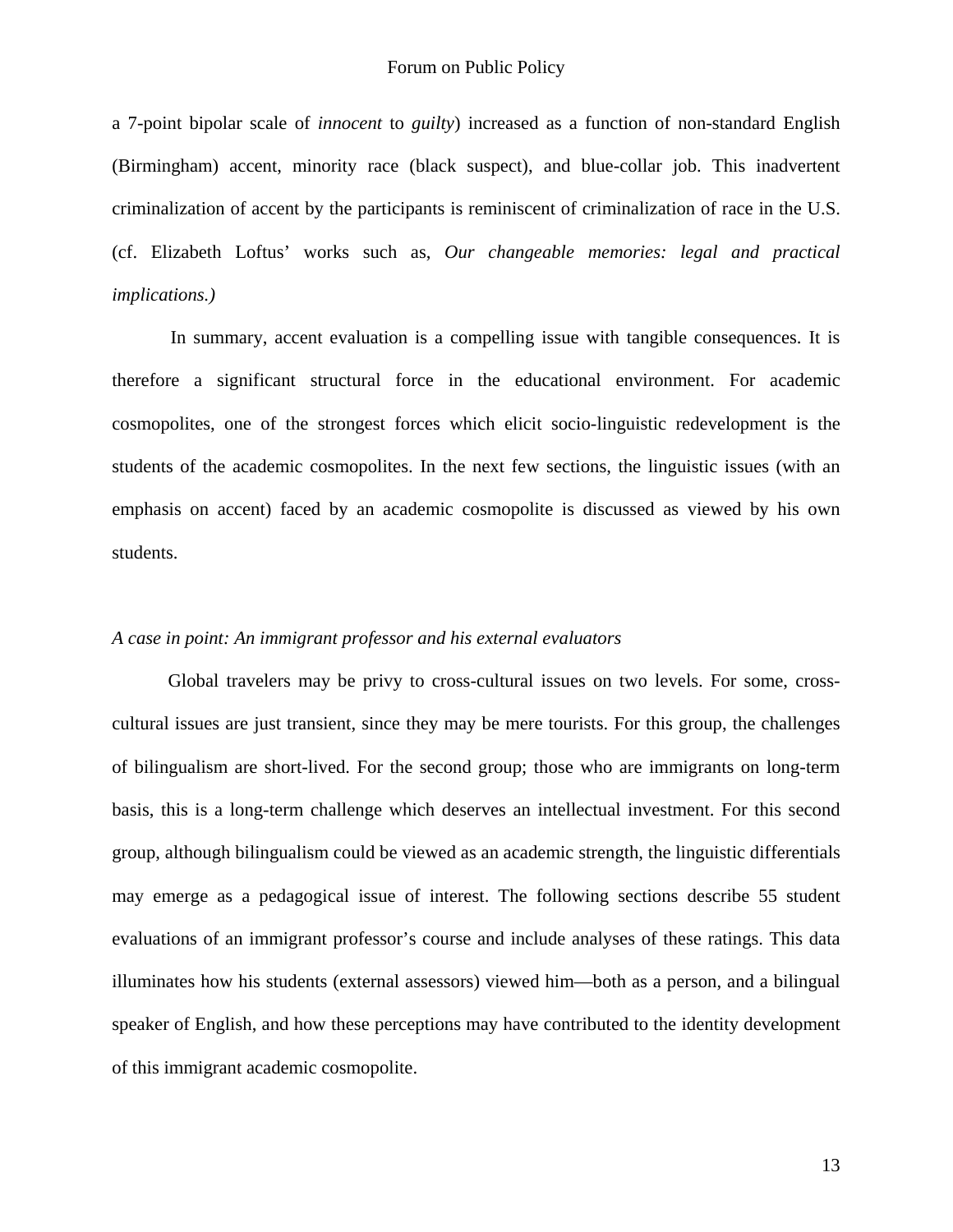## **Method**

 $\overline{a}$ 

Student evaluations of their professors are a common practice in U.S. higher institutions. The primary objective is to allow the students to illuminate both the areas where professors are effective and ineffective so that they can further improve their pedagogical practices. There are some public fora (a.k.a. "forums") such as, rateyourprofessor.com where students may do exactly that: discuss and rate their professors. Many universities have their "underground," networks of knowledge dissemination, whereby they can rate their professors for both noble and ignoble reasons. While the noble reasons may include how to select a professor for content of interest and teaching style that may suit different students, the ignoble reasons for rating professors may include how to find an easy professor, or resolve personal vendetta. These ratings are generally voluntary and subjective since students' comments are not subjected to stringent guidelines. There are unofficial but comprehensive platforms where students may do this. One example is Shippensburg University's "Shipunderground" for rating professors (available at [http://www.shipunderground.com\)](https://unccmail.uncc.edu/exchweb/bin/redir.asp?URL=https://unccmail.uncc.edu/exchweb/bin/redir.asp?URL=http://www.shipunderground.com/).

Since, at this website, students voluntarily rate their professors, it fulfils the requirements of having knowledgeable sources or "key informants"<sup>[36](#page-13-0)</sup> and willing participants.<sup>[37](#page-13-1)</sup>

 From the "Shipunderground" website, the database on an identified immigrant professor (whose personal information is altered for anonymity) was identified and used as the unit of analysis. This professor was evaluated by 55 of his own students. Each student was expected to declare some initial information, such as the class taught, the grade obtained, and general

<span id="page-13-0"></span><sup>36</sup> Schensul, L.S., Schensul, J.J. and LeCompte, M.J. 1999. *Essential ethnographic methods*. Walnut Creek, CA: Alta Mira Press., p. 122

<span id="page-13-1"></span><sup>37</sup> McMillan, J.H. and Schumacher, S. 1997. *Research in education: A conceptual introduction*. New York: Longman.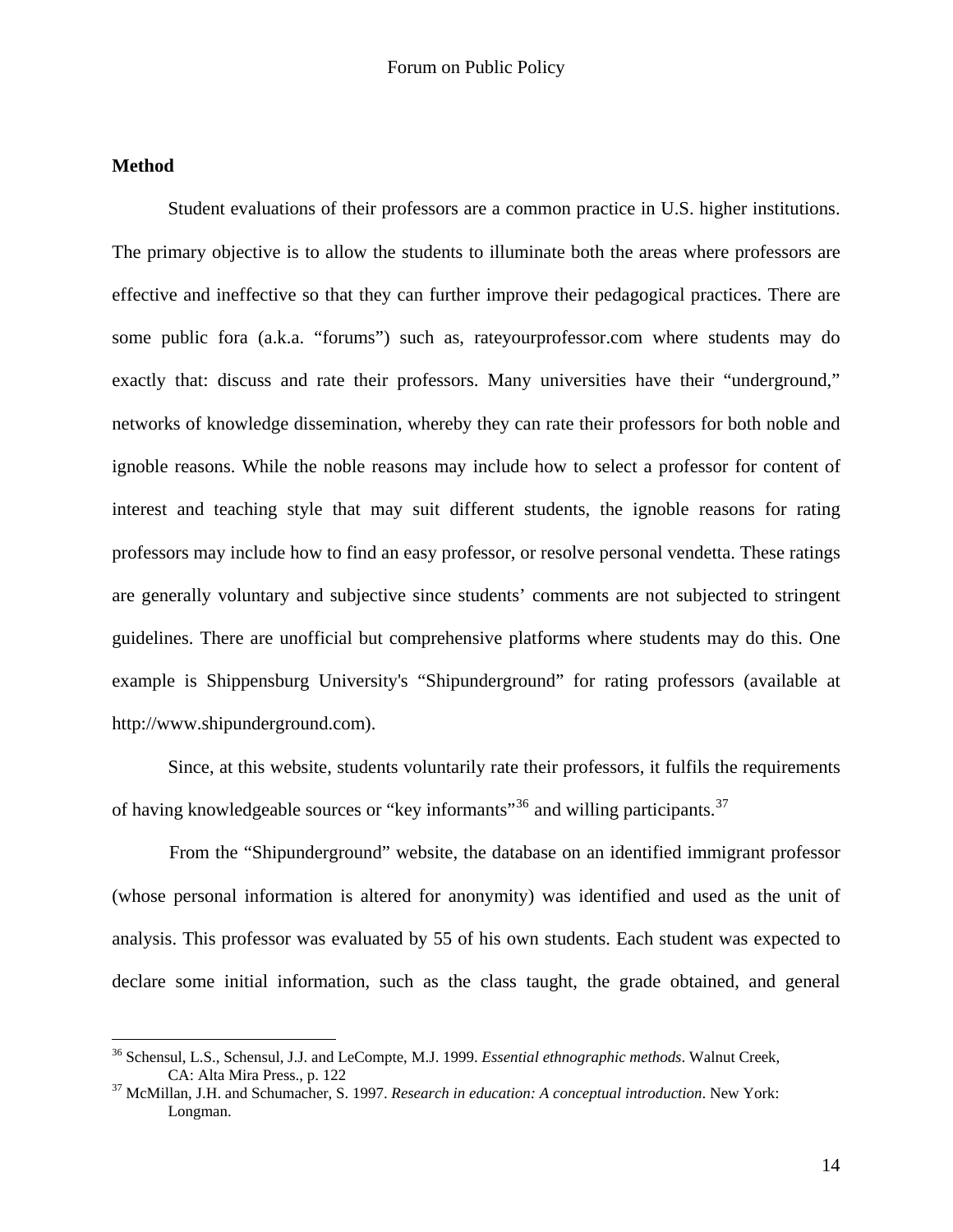commentary. However, their names were not declared, thereby protecting their identity, and promoting honesty. For the ratings of each professor, they were required to fill out numerical ratings on a Likert scale of 1-10, based on the following questions:

1. How effective was this professor? ("not effective" [with lower numerical ratings] to "very effective" [with higher numerical ratings])

2. How easy are this professor's classes? ("very hard" [with lower numerical ratings] to "very easy" [with higher numerical ratings])

3. How would you rate his/her availability? ("never around" [with lower numerical ratings] to "always there" [with higher numerical ratings])

4. What is your overall rating for this professor? ("needs work": not recommended [with lower numerical ratings] to "very good": highly recommended [with higher numerical ratings])

 This website was a very powerful source of data since it was easy to see how the honesty and the true feelings of the students were apparent. Even in the best ratings, the students did not hesitate to intermingle both positive and negative comments that represented their true views of, and feelings about this professor. It was also obvious that some of the other participants were aware of the other students' ratings and reacted to them, either in agreement or disagreement. For these reasons, this data source was even more powerful than other forms of data collection, whereby identifiable parties were collecting the data for a specific identifiable reason. For the purposes of this study, therefore, this data source was affectively neutral. It is apparent that this data source is meant as a site to inform students about what students truly felt about their professors and therefore an advising source for future students.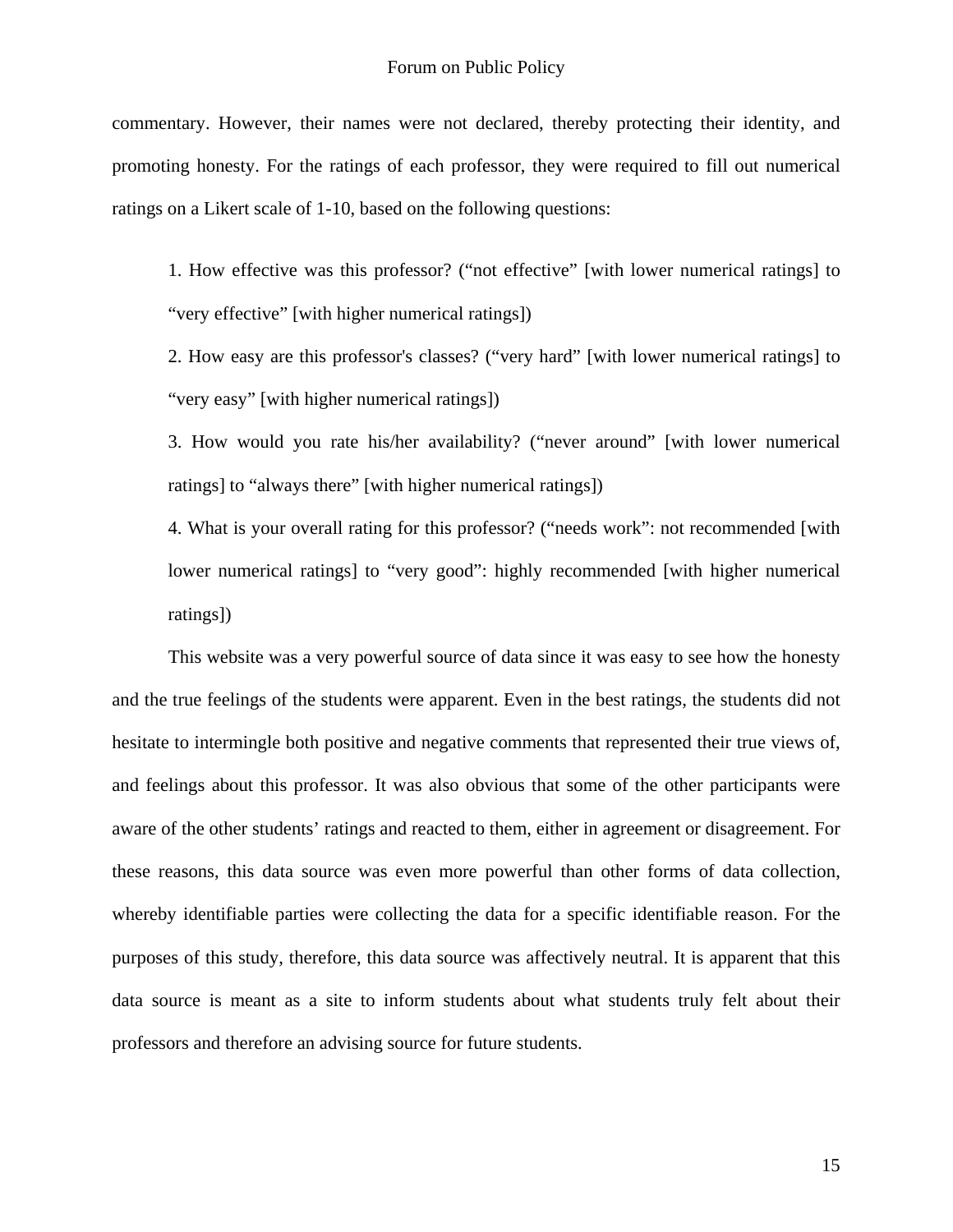#### **Data Analysis**

 Strauss and Corbin's 1990 open, axial, and selective coding schemes was used to analyze the data.[38](#page-15-0) All the 55 data entries on the immigrant professor were printed out and read through several times, looking for cross-cultural issues in general. Ideas with similar meanings were used in the formation of concept clusters. Having identified linguistic issues as a clear theme, any language-related comments were highlighted in one color. Subsequently, accent-related comments were differentiated and counted. Finally, the professor's conscious or unconscious responses were sought in the light of previous research.<sup>[39](#page-15-1)</sup>

## **Findings**

 $\overline{a}$ 

The findings from this website are grouped into two sections. The first reviews the numerical ratings of his students. The second part (voluntary comments) sheds some light on the ratings.

<span id="page-15-0"></span><sup>&</sup>lt;sup>38</sup> Strauss, A. L., & Corbin, J. (1990). Basics of qualitative research: Grounded theory procedures and techniques. Newbury Park, CA: Sage.

<span id="page-15-1"></span><sup>39</sup>Hutchison, C.B. 2005. *Teaching in America*; Hutchison, C.B., Butler, M.B., Fuller, S. in press. Pedagogical communication issues.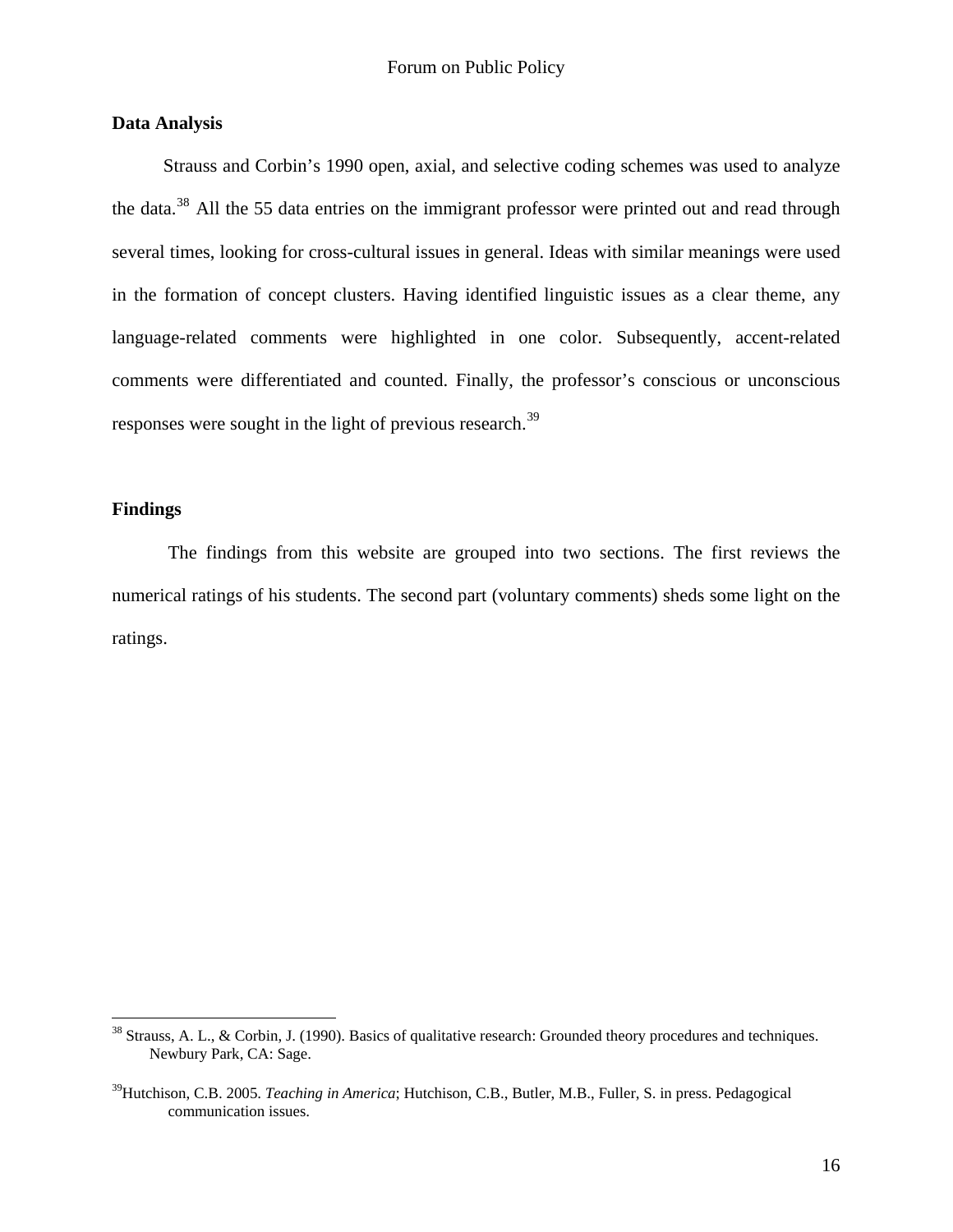## *Numerical Ratings*

| Item<br>number | <b>Question for Rating</b>                                                                                    | Average<br>Rating |
|----------------|---------------------------------------------------------------------------------------------------------------|-------------------|
| 1              | How effective was this<br>professor?                                                                          | 7.27              |
| $\overline{2}$ | How easy are this professor's<br>classes?                                                                     | 6.21              |
| 3              | How would you rate his/her   7.79<br>availability (outside of the<br>classroom)?                              |                   |
| 4              | What is your overall rating for<br>this professor (Would you<br>recommend this professor to<br>your friends)? | 7.88              |

From the website, this professor's average ratings were as follows:

## *Student comments*

In analyzing the comments part of the student evaluations, it was obvious that the professor in question was generally identified not just as a professor, but a one with an accent. Out of 55 voluntary total student entries, 21 of his students made a language-related (mostly accent) comment. It is important to emphasize that the issue of language was not even solicited information in the professor's evaluation; these were *voluntary* comments made by his students. On this issue, there were two factions of students: those who complained about not understanding him well (and even made a rather pejorative comment), and those accommodated his accent (and one even commended the professor for his superior mastery of English). From the first (negative) category of students, there were comments such as the following entries: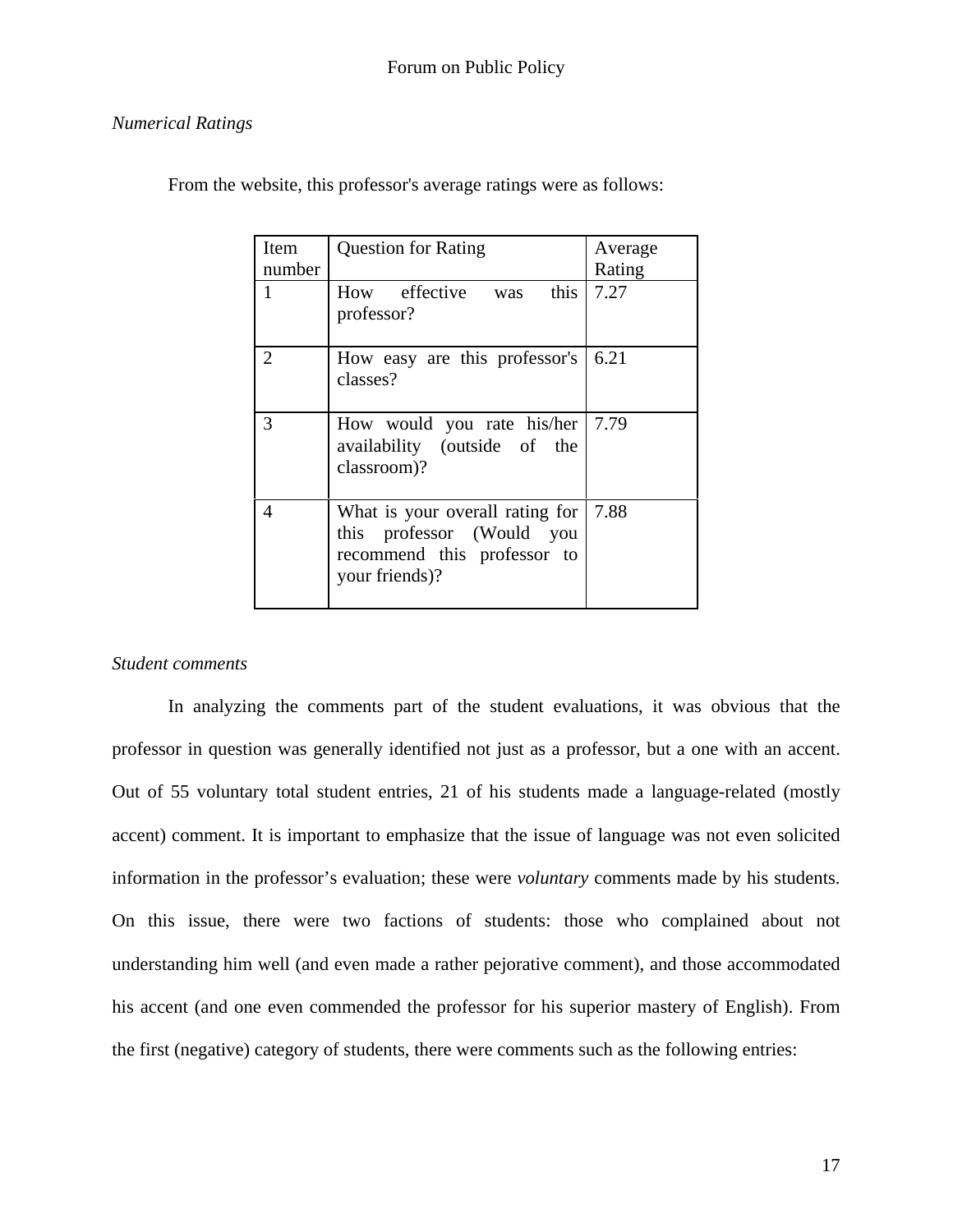Anonymous (Undeclared): My roommate and I had this class together and were really scared when he first started talking and sounded like Abu from the Simpsons. As it turns out, this is the easiest class I had and I HATE history. He prints out his notes for you everyday on a handout, basically gives you the test answer key to study from and his grading scale is AWESOME: 85-100=A. It is the BEST!!!

Anonymous (Comm/Journ): I stopped doing the readings after three weeks, took frequently incomplete class notes, studied the night before tests, handed in an incomplete paper for which I got a "B," and I still managed to get a "B+." While my habits of procrastination did not hurt me, I would recommend that you still do work in this class just to be safe. Dr. B--- is a very effective professor. He is not only an easy grader, but operates on a very generous curve. His accent -- he was born in [Africa], I believe -- is quite thick, and his frequent mispronunciation of words is pretty damned funny.

The second group of students made comments such as the following:

Anonymous (Biology): Dr. B--- is one of the most brilliant profs here at Ship. Throughout, the entire course, he never referred to any prepared notes. He comes to class well prepared and he is the most organized prof I have seen. He is exceedingly helpful. He goes out of his way to help students. I know for fact that he does extra work with students who don't do well in some aspects of his course. For example, I did not do well on the midterm and he asked me to see him during his office hours. Once there, I met a number of students with the same problem. Dr. B--- devised a strategy for all of us to improve our grades. Yes, Dr. B--- has an African accent, but he speaks excellent English, in fact, better than most American professors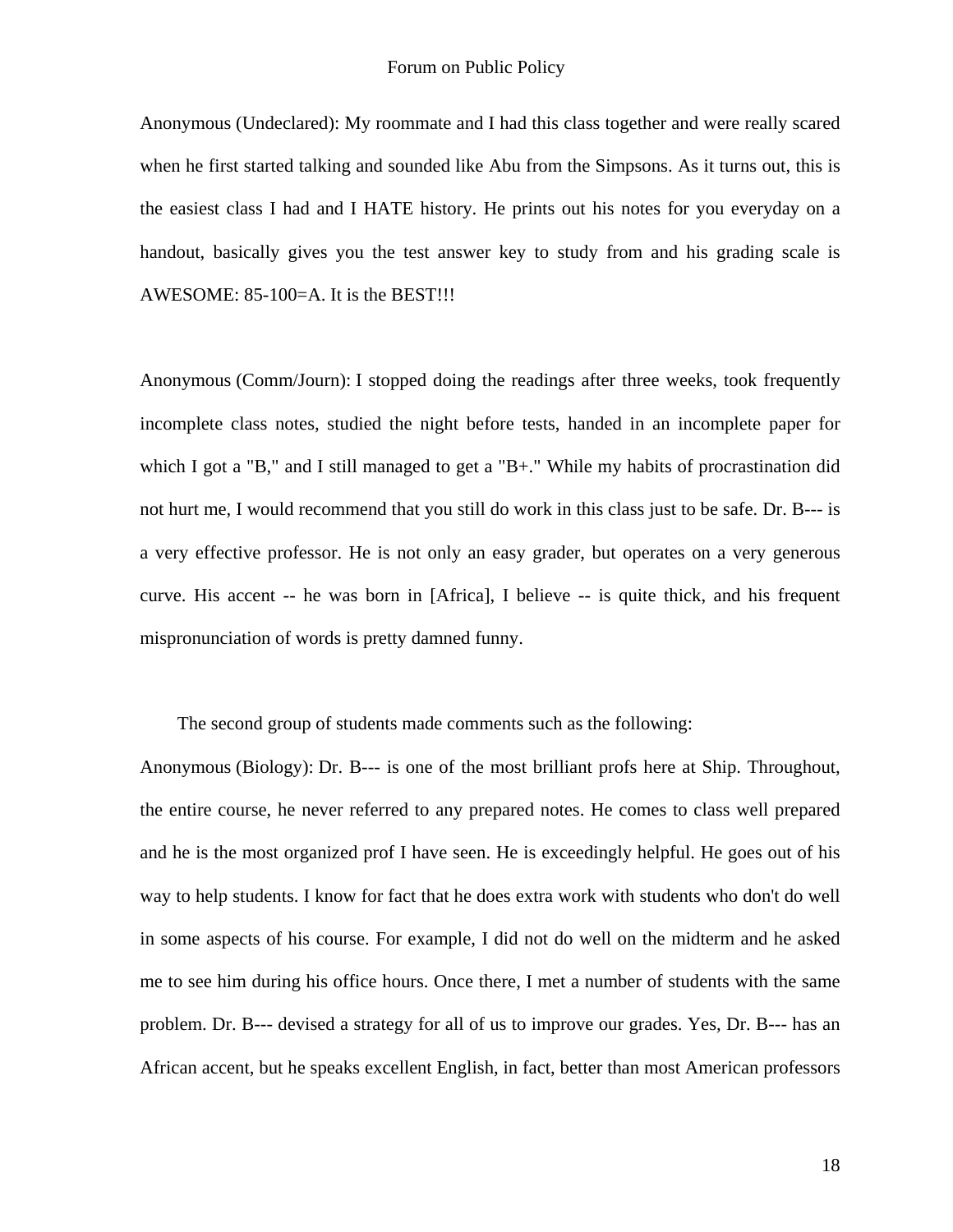I know. He also prepares his students for exams, and he is very good at it. I think that that is why students do well in his course and it is not that he is easy as most of the comments here shows. Dr. B--- is simply an excellent professor, someone who is committed to helping students to attain their academic potential.

#### And

Anonymous: Dr. B--- is a good guy. He always tries his best to make things easy for you. The only thing is he is hard to understand (but that's not his fault). He gives a review sheet for the test which makes it so easy. This class is boring... but simple. If you can [bear] to sit through a boring class, I would recommend Dr. B---.

 It is important to note that out of 55 students, 34 did not make any comments about his language issues. 4 students rated him with what was classified by the website as "negative comments." Out of these 4 students, 3 of them made negative comments about this accent. The numbers involved indicate that his effectiveness as a communicator was not an issue for most of the students. This however, does not reveal the obvious fact that his foreign accent, and therefore his foreignness was obvious to all his students. From a further analysis of the student comments, it was clear that even those who rated him positively (and many extremely positively for his superior content knowledge) put on their subject lines such entries as: "Truly an African giant," "African man man," "Brilliant African intellectual scholar," "Greatest African man I ever met," "Excellent Africa man," and "In my opinion, Dr. B--- is an African who is very proud of who he is, and it comes out, as someone pointed out here, in the way he carries himself." These comments clearly indicate that the students were very conscious of his native origins in juxtaposition to his obvious accent. In fact, the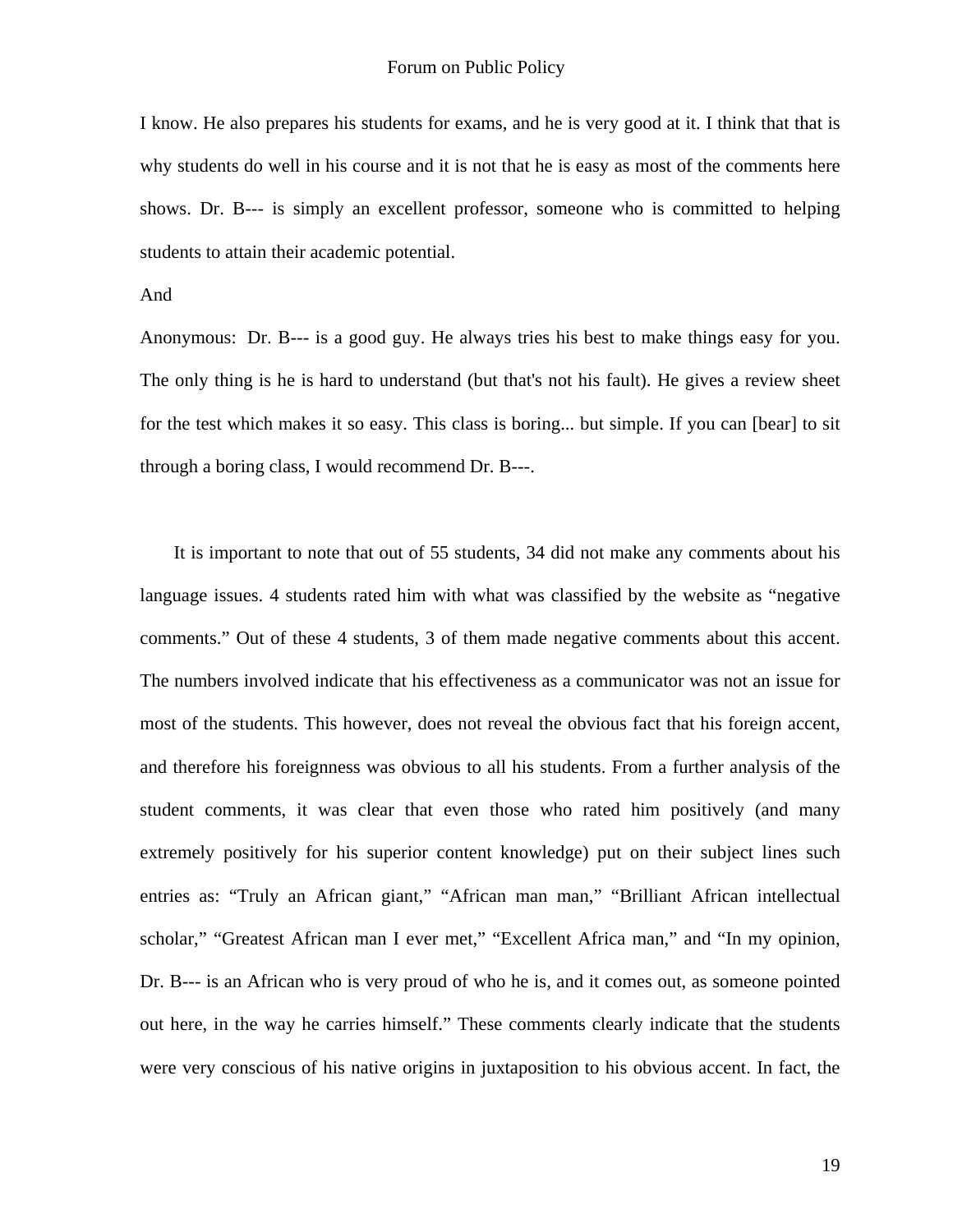professor was fully aware of this new identity as the "professor with accent," as the following comment indicates:

Anonymous (Psychology): Dr.B--- is hard to understand at the beginning of the semester, *but he will tell you that himself.* [Emphasis mine] Don't worry [because] he is willing to repeat himself many times and you will get used to his accent. He is really nice and understanding. He wants his students to do well. He gives awesome notes! You never have to do the reading as long as you go to class. He really knows what he's talking about and can answer almost any question you ask him. I definitely recommend!

As indicated earlier, the students who were less accommodating of his foreign accent were more likely to rate him worse (3 of 4 negative comments were accent-related), thus potentially influencing his peers' perception of him as a professor, and consequently, his potential success on the job.

## **Discussion**

The evaluation of this professor is comparable to the social imaginary (see Anderson, 1983) to which he was catapulted and examined by his external assessors; his own students. The products of this imaginary, therefore, yielded the reactants for phenomenological interactions with him (cf. Giles and Powesland's and Traoré's works). Granted that his accent was nonstandard (and he was aware of it, as noted by one of the students), he was therefore consciously subjected to the linguistic structural force to which he had to respond.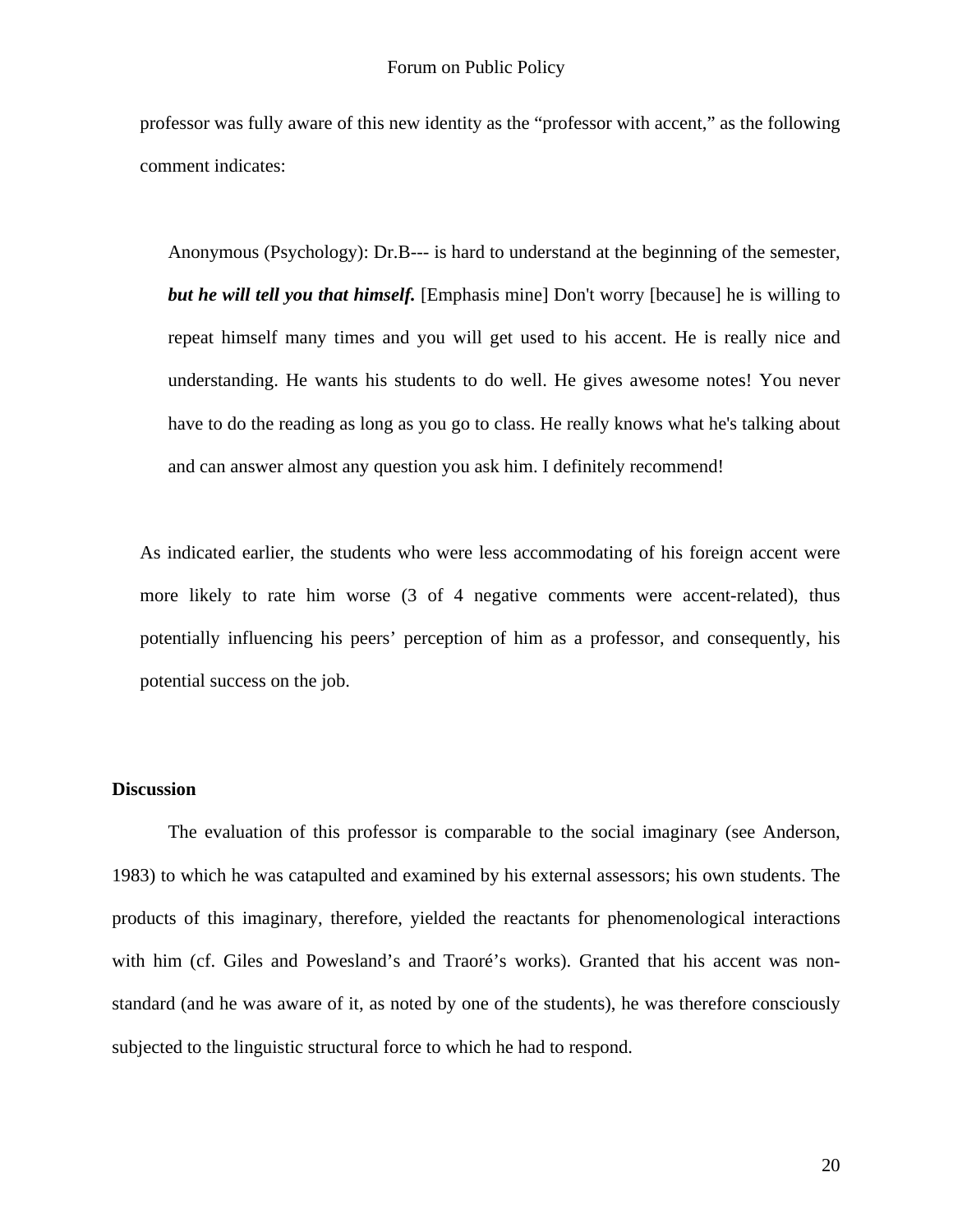Although the voice of this professor is silent in this data set, he did respond to the local pressure partly by providing his students with copious notes on the board. He also provided print-out copies of his course notes. He also repeated himself, as some students observed. These were interesting adaptations that would mitigate any linguistic and cross-cultural pedagogical dissonance (cf. Hutchison's work).

Given that U.S. universities students generally evaluate their professors each semester for each course taught, this professor was likely to receive returned copies of his students' evaluation of his teaching at the end of each semester. In these evaluation forms, it is customary—even standard—to provide areas for voluntary student comments. If students were willing to visit a voluntary website to offer comments on his linguistic issue, they are likely to do the same in their course evaluation, in anonymity. By this means, the linguistic structural force would have found a formal outlet to exact from the professor, a linguistic re-development or reconformation to the local tongue (cf. Hutchison, Butler, and Fuller's, and Roth & Harama's works). Given the conglomeration of the forces above, this professor would have undergone the process of academic cosmopolite identity development via linguistic re-development (or local English language learning). This socio-linguistic evolution is reminiscent of Habermas' notion that since the use of language is a common denominator in society, it could also be a conduit for social inequalities, whereby external, dominating agencies may impose structural forces in specific directions.<sup>[40](#page-20-0)</sup> In this work, the power of students as external agents was evident in exacting directional linguistic evolution from their professor, and thereby affirming Habermas.

<span id="page-20-0"></span><sup>40</sup> Jurgen Habermas, *Communication and the Evolution of Society*, Translated by Thomas McCarthy (Boston: Beacon Press, 1979), vii-68.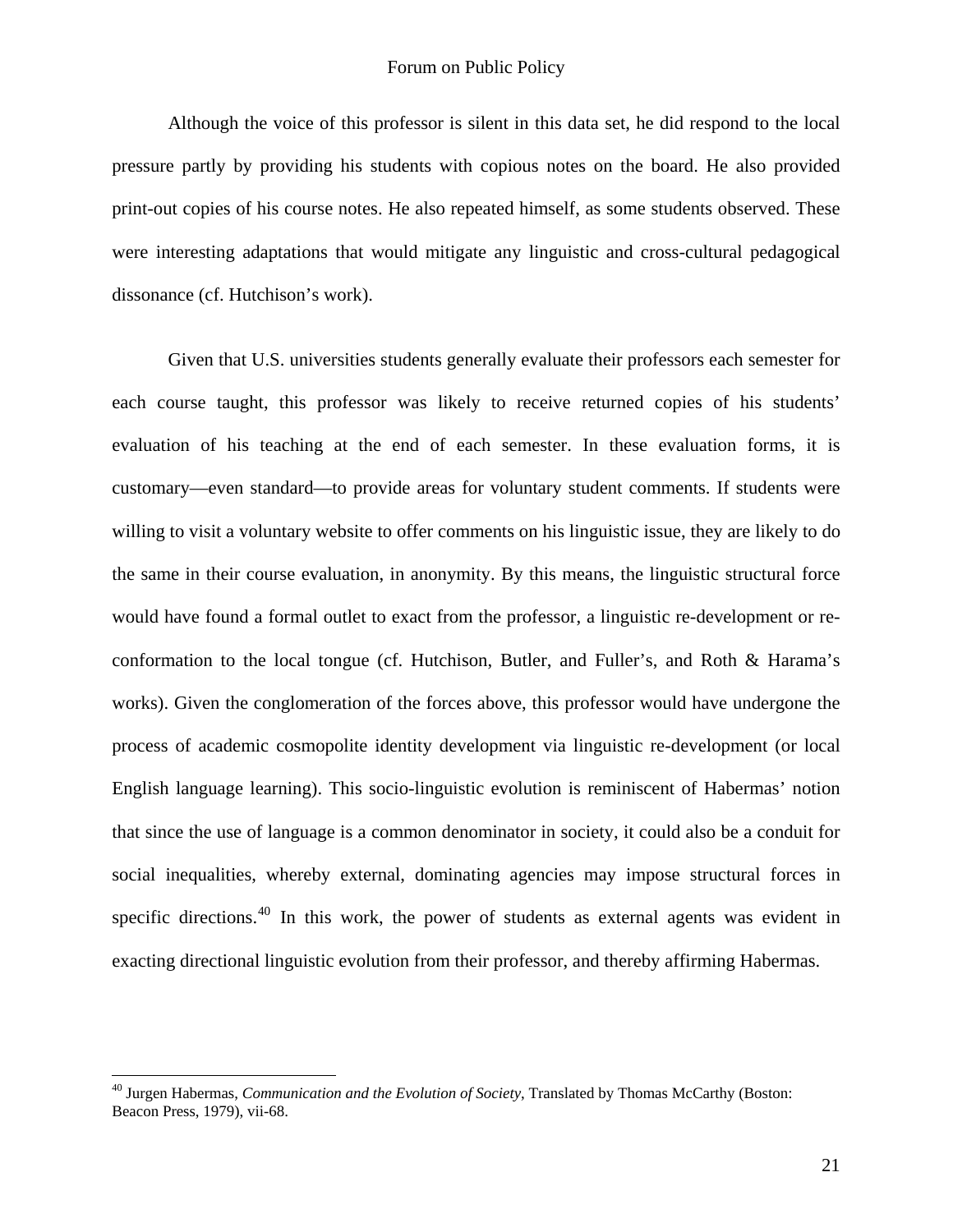#### **Conclusion**

 This paper argued that to be a cross-cultural academician is to offer oneself to be analyzed on the platter of the *social imaginary* machinery. The forces exerted by this machinery remold the cross-cultural academician both consciously and unconsciously, resulting in the creation of a new personality—the *academic immigrant cosmopolite*. One of these forces is socio-linguistics. As evident from the 55 student evaluations (see comments above), academic immigrants may be necessarily have to respond to socio-linguistic forces by re-learning local English conventions. For academic cosmopolites, one of the strongest forces which elicit linguistic redevelopment is the students. To his students, this professor was reconstituted as "the professor with an accent." As demonstrated in the students' comments, accent evaluation posed as a significant communicational structural force in the context of education. The same comments also revealed that the negotiation of cultural and linguistic forces during the development of the identity of the migrant academician can be rather complex. Ultimately, it shows that the hybridization of one's native socio-culturo-linguistics and emergent cross-cultural forces have the capacity to precipitate new permutations of international, transmuted identities.

 The limitations of this study are obvious. A more directed study of identity development may have provided a richer context for this study. Besides, a direct interview with the professor in question to could have addressed his own responses to his students' evaluations, not to mention the richness that further elaborations of the students' comments could have provided.

#### **References**

- Aikenhead, G. S., and Jegede, O. J. 1999. Cross-cultural science education: A cognitive explanation of a cultural phenomenon. *Journal of Research in Science Teaching* 36(3): 269-287.
- Anderson, B. 1983. Imagined communities; Reflections on the origin and spread of nationalism. In Ibrahim, A. K. M. 1999. Becoming black: Rap and hip-hop, race, gender, identity, and the politics of ESL. *TESOL Quarterly* 33(3): 349-369.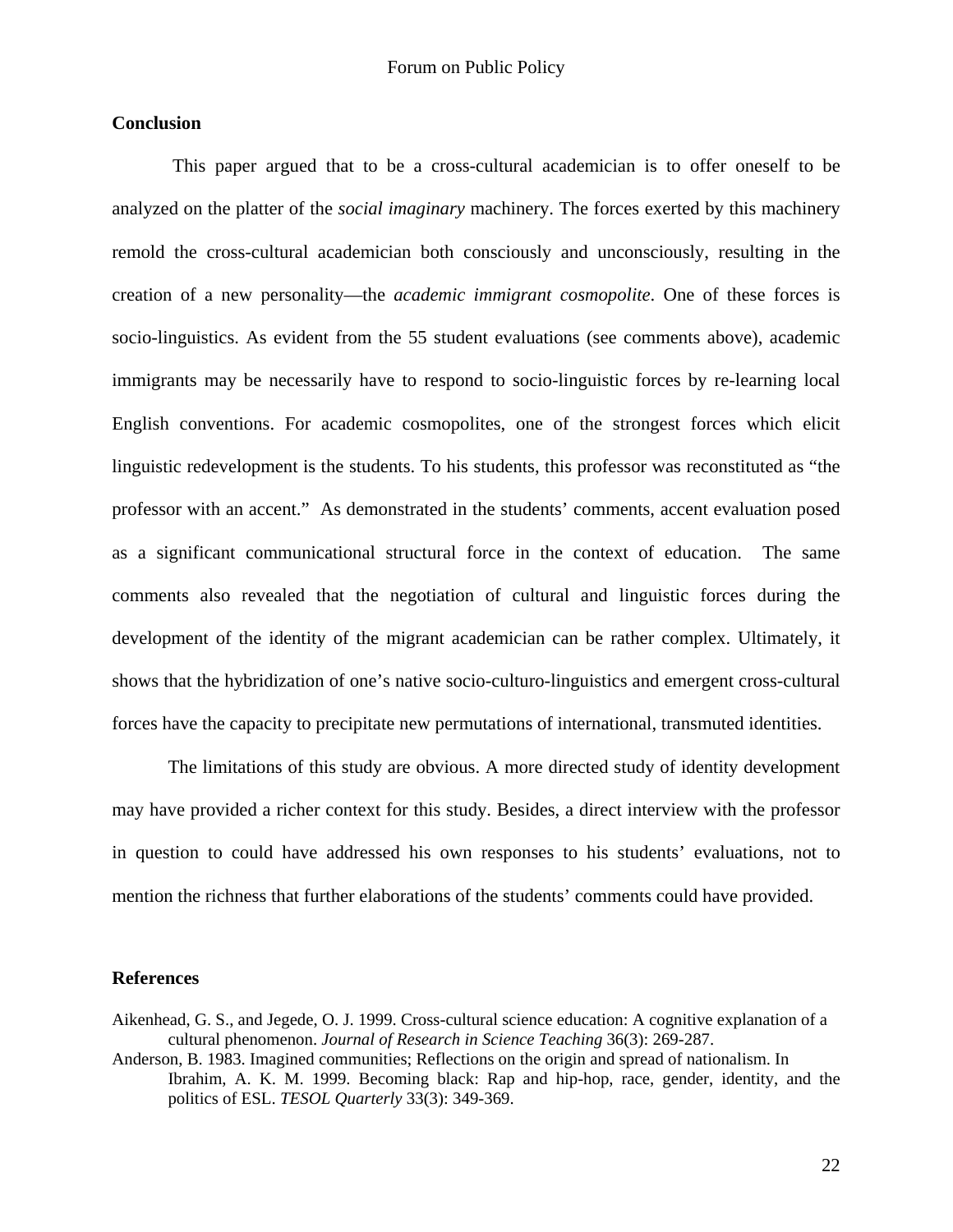- Bodley, J. H. 1997. *Cultural anthropology: Tribes, states, and the global system. Mountain.* View, CA: Mayfield Publishing Company.
- Cooley, C. H. 1922. *Human Nature and the Social Order* (Revised edition)*.* New York: Charles Scribner's Sons.
- Cross, W. E., Jr. 1978. The Thomas and Cross models of psychological nigrescence: A review. *Journal of Black Psychology* 5(1): 13-19.
- Cocks, R. 2002. Accents of guilt? Effects of regional accent, race, and crime type on attributions of guilt. *Journal of Language and Social Psychology* 21*:* 162-168.
- Edwards, J.R. 1977. Students' reactions to Irish regional accents. *Language & Speech* 20*:*280- 286.
- Fortuijn, J. D. 2002. Internationalizing learning and teaching: A European experience. *Journal of Geography* 26 (3): 263-273.
- Giles, H., and Powesland, P.F. 1975. *Speech evaluation and social evaluation*. London: Academic Press.
- Good, T. L. and Brophy, J. E. 2003. *Looking in classrooms*, 9th Ed. Boston: Allyn & Bacon.
- Hall, E.T. and Hall, M. 1984. Hidden differences: How to communicate with the Germans. In Kuhn E.1996. Cross-cultural stumbling block for international teachers*. College Teaching* 44(3): 96-100.
- Habermas, J. 1979. *Communication and the Evolution of Society*, Translated by Thomas McCarthy. Boston: Beacon Press.
- Hardiman, R. 1982. White identity development: A process oriented model for describing the racial consciousness of White Americans. (Ph.D., diss., University of Massachusetts). *Dissertation Abstracts International* 43(01-A): 104.
- He, M. F. 2000. A narrative of inquiry of cross-cultural lives: lives in Canada. In He, M. F. 2002. A narrative inquiry of cross-cultural lives: Lives in the North American academy. *Journal of Curriculum Studies 34*(5): 513-533.
- Helms, J.E. 1984. Toward a theoretical explanation of the effects of race on counseling: An African American and White model. *The Counseling Psychologist* 12(4): 153-163.
- Herodotus. n.d. *History*, *Book II*. (George Rawlinson, Trans.). New York: Tudor, 1928. (Original work published circa 440 BC).
- Hutchison, C. B. 2005. *Teaching in America: A cross-cultural guide for international teachers and their employers*. Dordrecht, The Netherlands: Springer.
- Hutchison, C. B., Butler, M. B., and Fuller, S. In press. Pedagogical communication issues arising for four expatriate science teachers in American schools. *Electronic Journal of Science Education*.
- Ibrahim, A. K. M. 1999. Becoming black Rap and hip-hop, race, gender, identity, and the politics of ESL. *TESOL Quarterly* 33(3): 349-369.
- Kuhn, E.D. 1996. Cross-cultural stumbling block for international teachers*. College Teaching* 44(3): 96- 100.
- Kunjufu, J. 1984*. Developing positive self-images & discipline in black children*. Chicago: African American Images.
- Lemke, J.L. 2001. Articulating communities: Socio-cultural perspectives on science education. *Journal of Research in Science Teaching* 38(3): 296-316.
- Loftus, E.F. 2003. [Our changeable memories: legal and practical implications.](javascript:ol() *Nature Reviews: Neuroscience* 4: 231-234.
- McMillan, J.H. and Schumacher, S. 1997. *Research in education: A conceptual introduction*. New York: Longman.
- Roth, W.-M. and Harama, H. 2000. English as second language: Tribulations of self. *Journal of Curriculum Studies* 32(6): 757-775.
- Sarkodie-Mensah, K. 1991. The international student as TA. *College Teaching* 39(3): 115-116. Schensul, L.S., Schensul, J.J. and LeCompte, M.J. 1999. *Essential ethnographic methods*. Walnut Creek, CA: Alta Mira Press.
- Schutz, A. 1967. *The Phenomenology of the Social World*. Translated by George Walsh and Frederick Lehnert. Evanston, Illinois: Northwestern University Press.